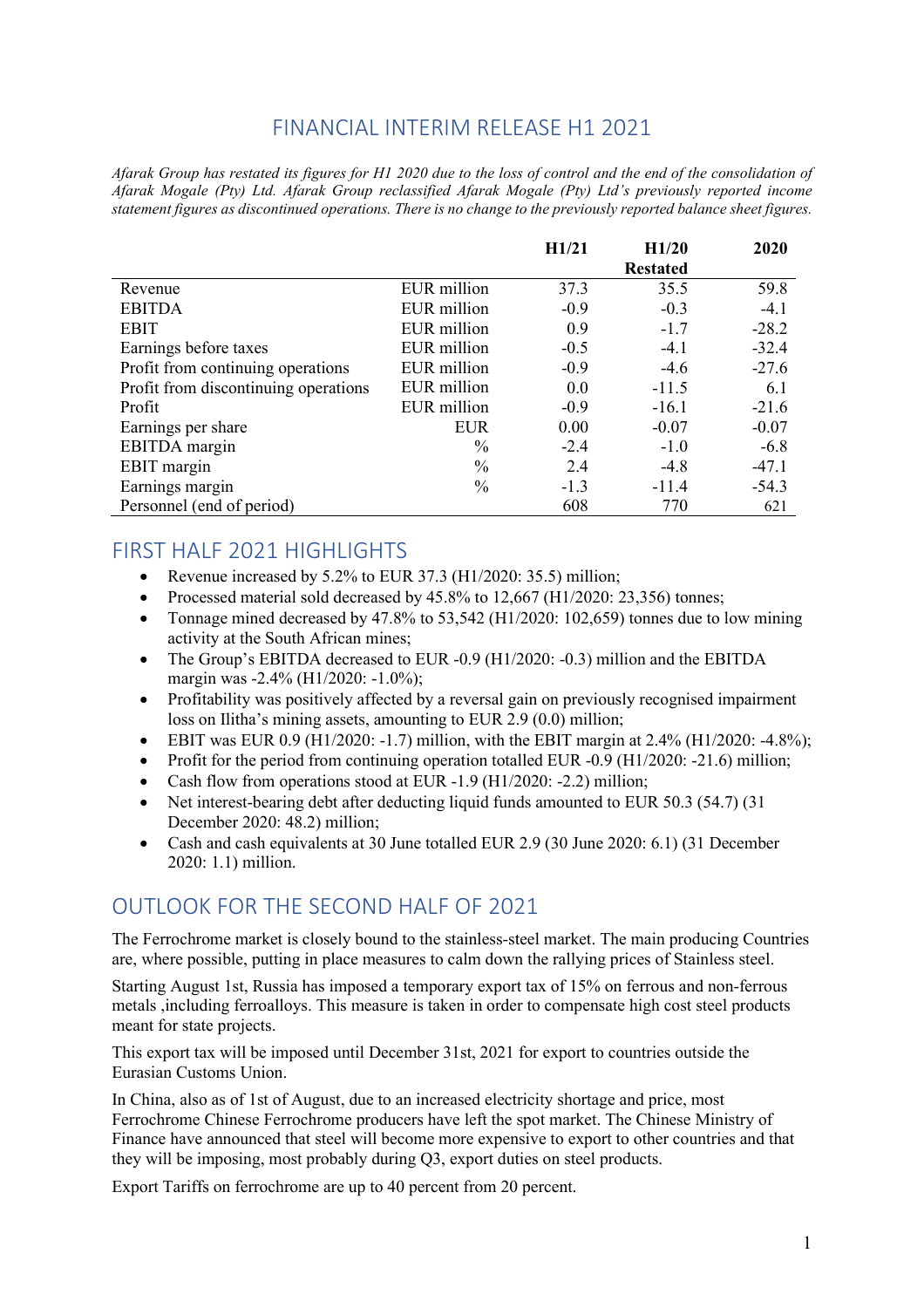# CEO GUY KONSBRUCK

"During the first half of 2021, the company continued to go through difficult times. It is only towards the end of the period that we saw first signs of improvements.

Nevertheless, we succeeded to reduce our debt despite a very constrained cashflow situation. Our specialty segment remained profitable despite very difficult markets. A starting price increase was unfortunately accompanied by rises in logistic cost, higher raw material cost and unfavorable USD exchange rates. We foresee further improvements in H2. The FerroAlloys segment continued to be weak, as the mining activity in South Africa was further reduced.

The company is expecting proceeds from the Mogale Business Rescue, (which was completed in the meantime via an asset sale), and the disposal of one of its South African Mining Assets. These inflows should improve the company's cashflow situation and we will be in a position to focus on further debt reduction.

The raw materials and stainless steel markets are seeing a general positive trend finally, and we expect to be able to see a more stable business environment throughout the rest of the year."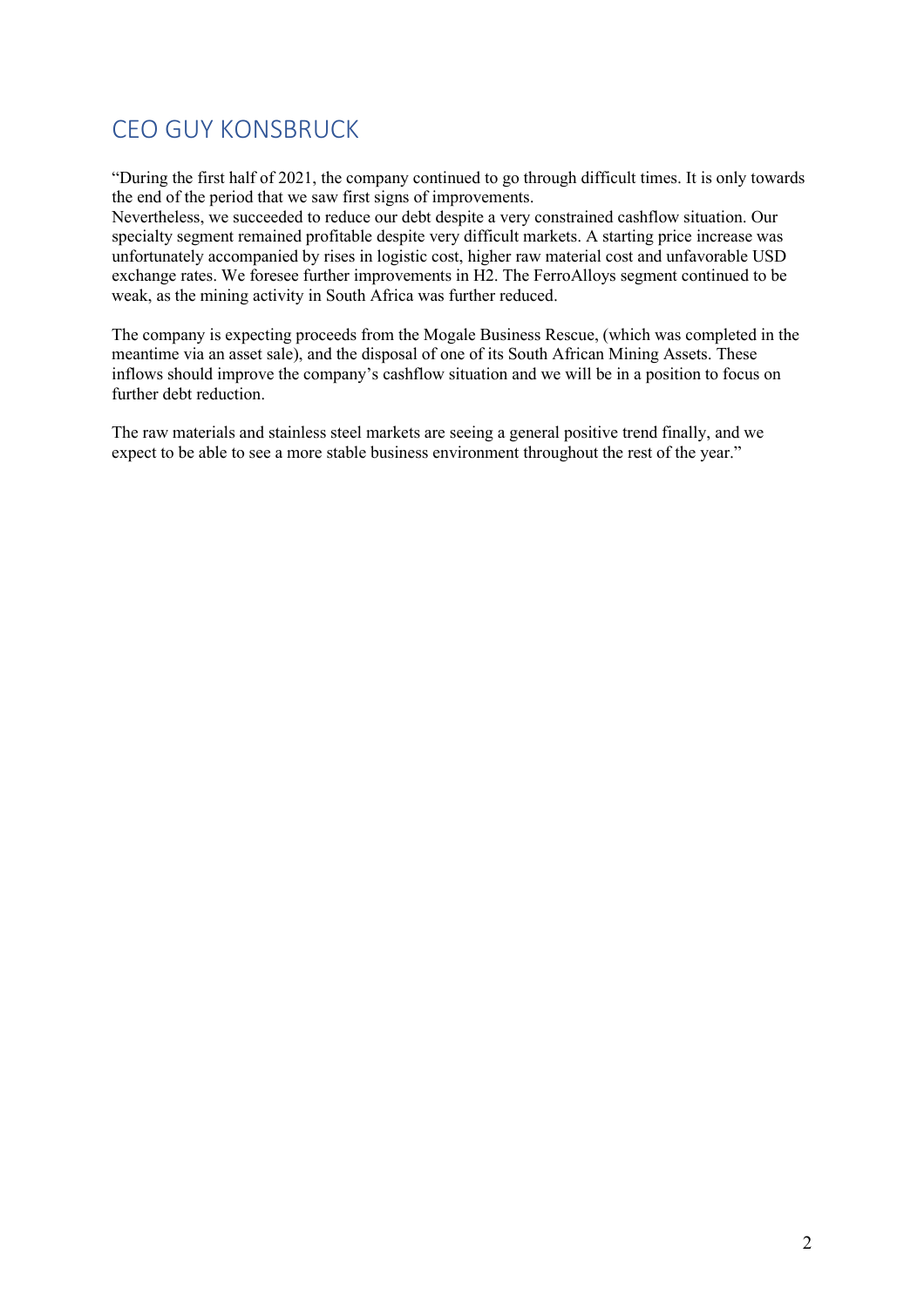## OVERVIEW OF RESULTS











#### MARKET OVERVIEW

Ferrochrome prices are expected to be further firming up in all the grades whilst, the price of ore is not following the same trend yet.

The Ferrochrome market can be expected to remain bullish through the year and the price gap with the ore, mainly depending on the sanitary issues, the logistical issues, the freights spikes, and the need to replace UG2 with higher grades ores will start also to shrink.

## FIRST HALF 2021 COMPARED TO FIRST HALF 2020

At the start of 2021, market was still suffering from the negative effect of the COVID-19. This development started turning around during the end of the second quarter of the year, were markets started to recover.

The Group revenue increased by 5.2% during the first half of 2021, driven by higher sales volumes and higher average selling prices of LC Ferro Chrome material. The mining production decreased within the FerroAlloys segment, while a marginal increase in production was recorded in both mining and processing of the Speciality Alloys material. The Speciality Alloys segment remained profitable, however the higher cost of raw material kept margins low and the poor activity in the FerroAlloys segment resulted in negative Group EBITDA of EUR -0.9 (-0.3) million Profitability was positively affected by a reversal gain on previously recognised impairment loss on Ilitha's mining assets, amounting to EUR 2.9 (0.0) million. Financial income and expenditure during the first half of the year were EUR -1.4 (-2.4) million.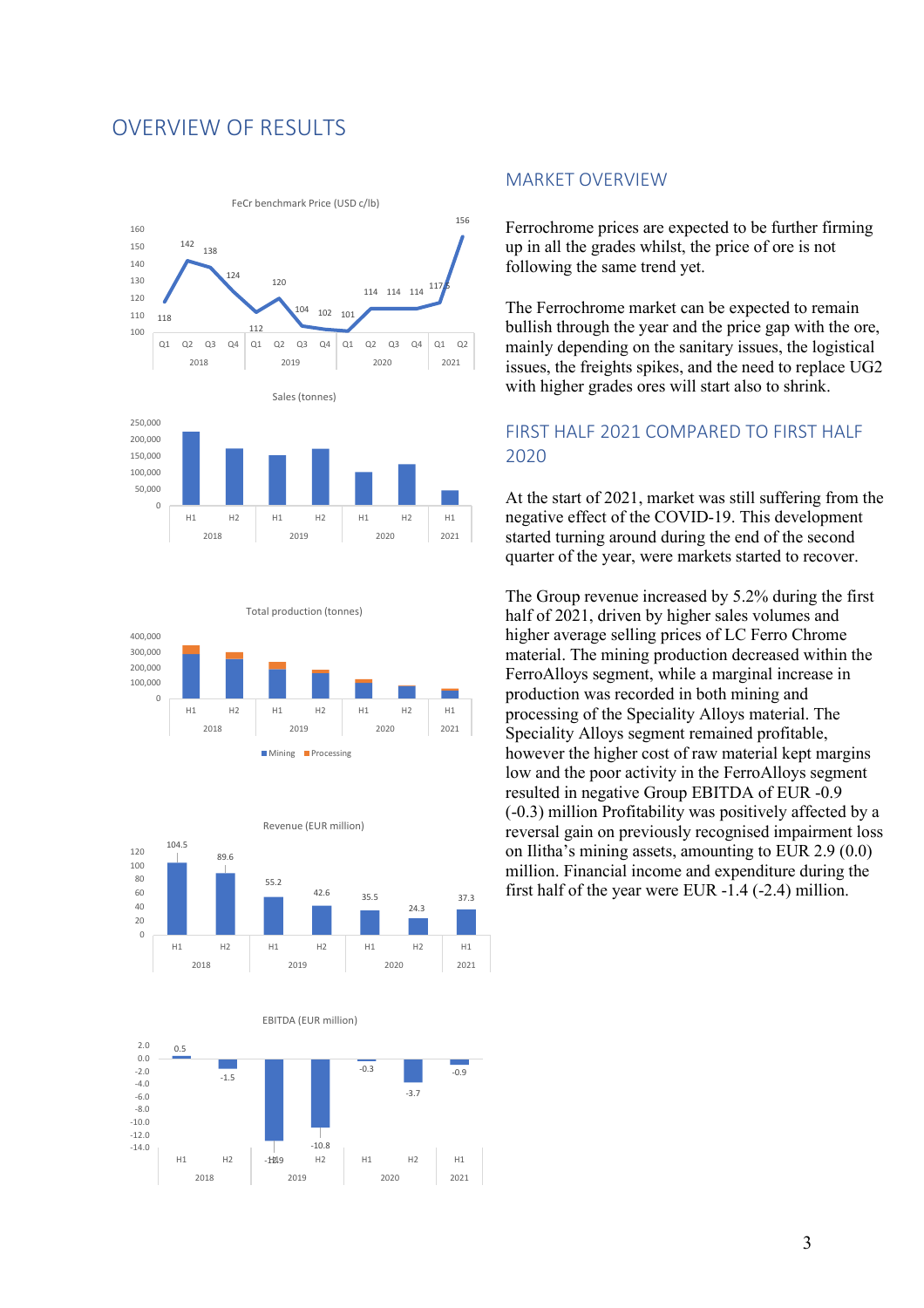## SEGMENT PERFORMANCE

### SPECIALITY ALLOYS BUSINESS

*The Speciality Alloys business consists of Türk Maadin Şirketi A.S ("TMS"), the mining and beneficiation operation in Turkey, and Elektrowerk Weisweiler GmbH ("EWW"), the chromite concentrate processing plant in Germany. TMS supplies EWW with high quality chromite concentrate which produces speciality products including specialised low carbon and ultra-low carbon ferrochrome. Chrome ore from TMS that is not utilised for the production of specialised low carbon ferrochrome is sold to the market.*

|                  |               | H1/21  | H1/20  | 2020   |
|------------------|---------------|--------|--------|--------|
| Revenue          | EUR million   | 35.7   | 31.6   | 53.2   |
| <b>EBITDA</b>    | EUR million   | 1.1    | 1.7    | 0.3    |
| <b>EBIT</b>      | EUR million   | 0.4    | 0.7    | $-1.3$ |
| EBITDA margin    | $\%$          | 3.0    | 5.3    | 0.6    |
| EBIT margin      | $\frac{0}{0}$ | 1.2    | 2.1    | $-2.5$ |
| Sales            | Tonnes        | 12,244 | 10,540 | 16,999 |
| Total production | <b>Tonnes</b> | 51,286 | 48,678 | 89,715 |
| Mining           | Tonnes        | 39,715 | 37,443 | 73,306 |
| Processing       | Tonnes        | 11,571 | 11,235 | 16,409 |
| Personnel        |               | 521    | 522    | 516    |

#### **Speciality Alloys key figures**

#### PERFORMANCE COMPARED TO FIRST HALF 2020/2021

- Revenue during the first half of 2021 increased by  $13.0\%$  to EUR 35.7 (31.6) million. Higher revenue due to higher sales volumes and improved average selling prices when compared to same period last year;
- Processing levels at the EWW plant in Germany was at the same level of last year with a marginal increase of 3.0% when compared to first half of 2020;
- The mining activity at TMS resumed its positive mining activity following a reduced mining activity during the second half of 2020, resulting in an increase of 6.1% when compared to prior periods;
- The increase in revenue and production levels were offset by the significant increase in raw material cost and transportation costs, which caused EBITDA to decrease to EUR 0.4 (0.7) million when compared to the same period last year.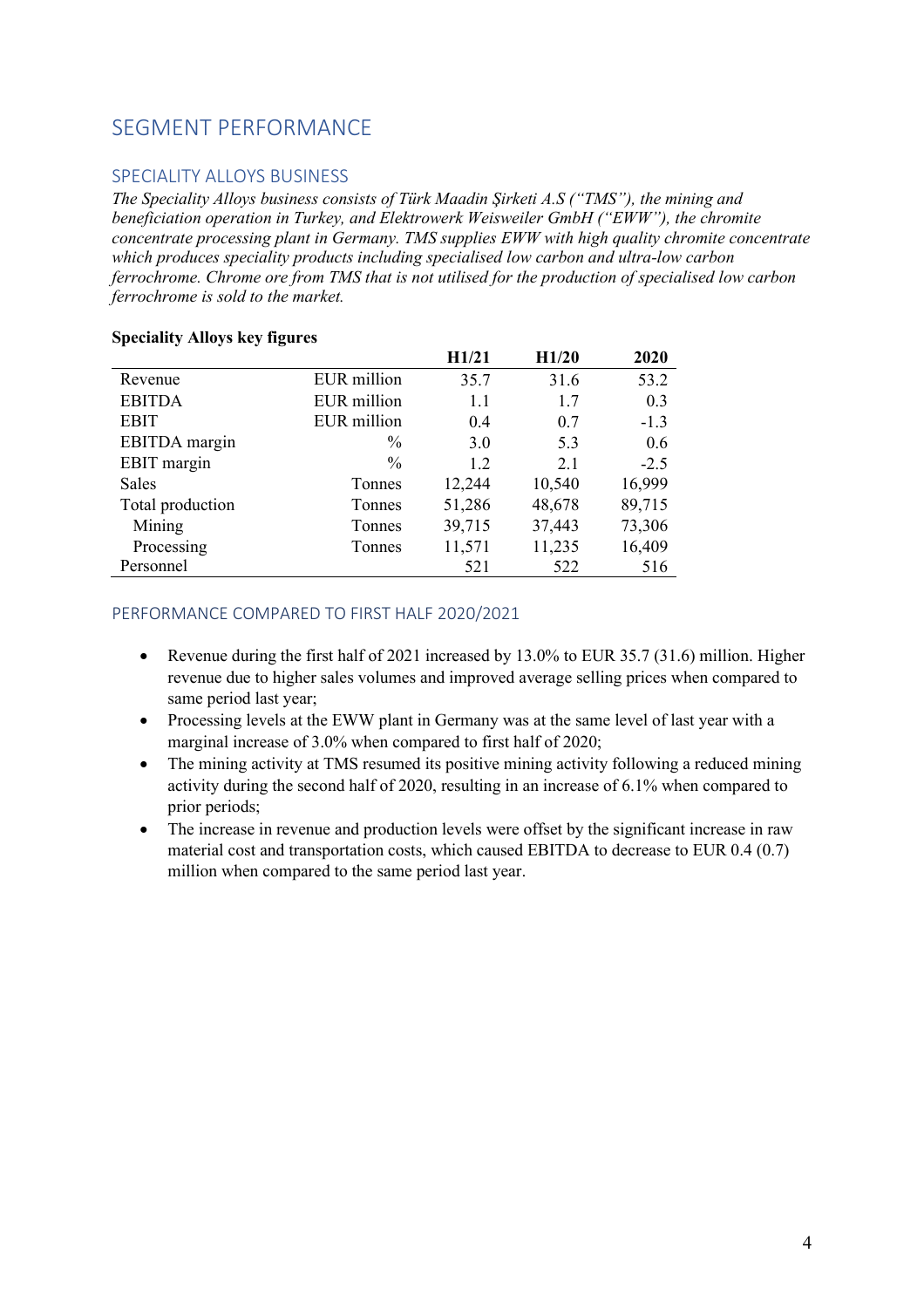### FERROALLOYS BUSINESS

*The FerroAlloys business consists of the Vlakpoort mine, Stellite mine, Mecklenburg mine and Zeerust mine in South Africa. The business produces chrome ore for sale to global markets.*

|                  |               | H1/21    | H1/20   | 2020     |
|------------------|---------------|----------|---------|----------|
| Revenue          | EUR million   | 1.4      | 3.7     | 6.1      |
| <b>EBITDA</b>    | EUR million   | $-1.0$   | $-0.5$  | $-1.3$   |
| <b>EBIT</b>      | EUR million   | 1.6      | $-0.9$  | $-23.8$  |
| EBITDA margin    | $\%$          | $-72.3$  | $-13.3$ | $-20.5$  |
| EBIT margin      | $\frac{0}{0}$ | 114.5    | $-23.6$ | $-388.1$ |
| Sales            | Tonnes        | 423      | 12,816  | 17,257   |
| Total production | Tonnes        | 13,827   | 78,804  | 125,060  |
| Mining           | Tonnes        | 13,827   | 65,216  | 111,472  |
| Processing       | Tonnes        | $\theta$ | 13,588  | 13,588   |
| Personnel        |               | 67       | 209     | 307      |

#### **FerroAlloys key figures**

#### PERFORMANCE COMPARED TO FIRST HALF 2020/2021

- Revenue decreased significantly by 63.3% during the first half of 2021 due to lower availability of saleable material;
- Production within the FerroAlloys segment decreased significantly due to minimal mining activity at the South African mines;
- Results were negatively affected by higher unabsorbed fixed overheads resulting in an EBITDA of EUR -1.0 (-0.5) million;
- Profitability was positively affected by a reversal gain on previously recognised impairment loss on Ilitha's mining assets, amounting to EUR 2.9 (0.0) million.

## UNALLOCATED ITEMS

For the first half of 2021, the EBITDA from unallocated items was EUR -1.0 (-1.5) million when compared to same period of last year.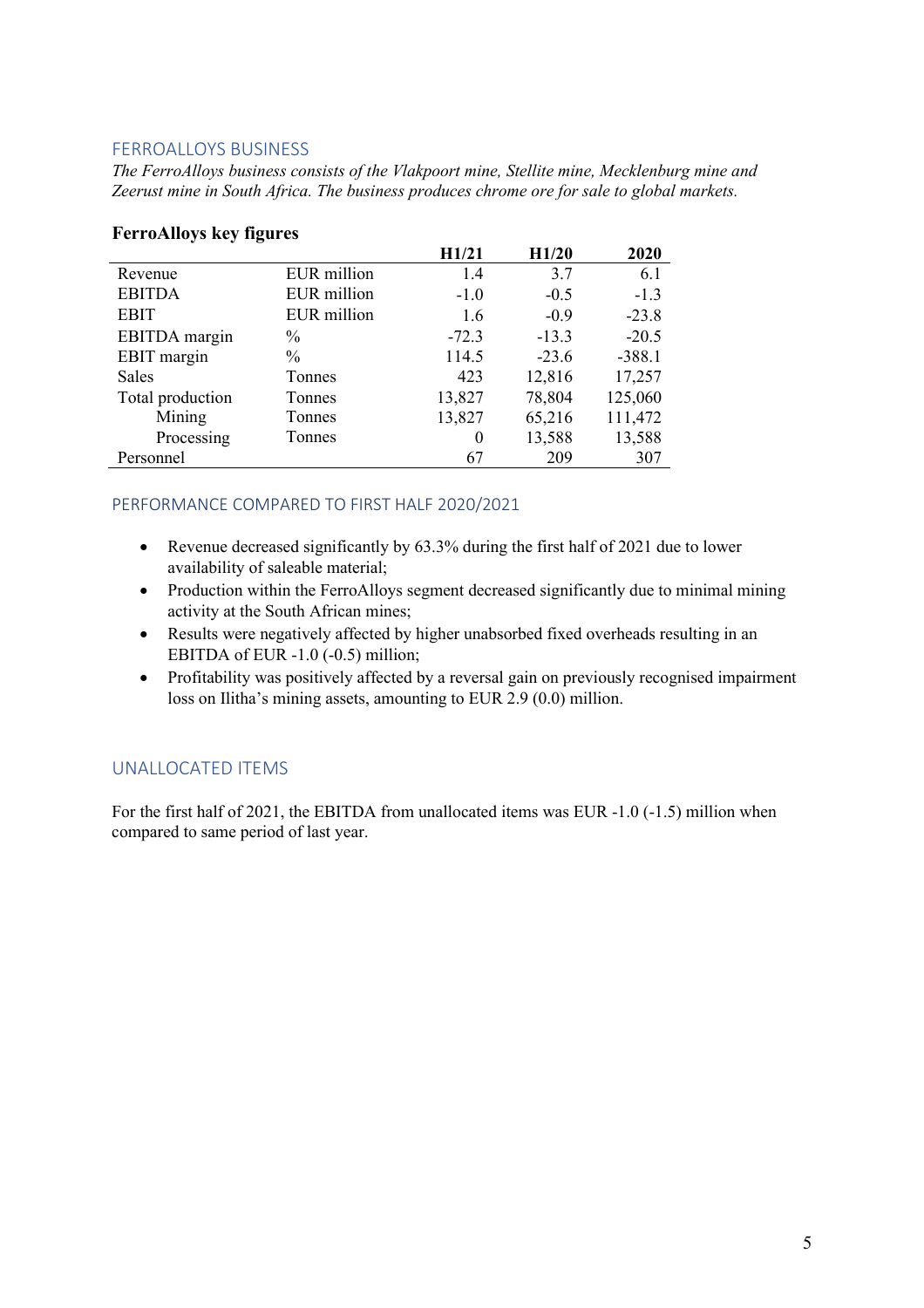### BALANCE SHEET, CASH FLOW AND FINANCING

The Group's total assets on 30 June 2021 stood at EUR 155.7 (195.9) (31 December 2020: 142.6) million and net assets totalled EUR 31.2 (50.3) (31 December 2020: 29.8) million. During the first half of 2021, currency movements had an effect on Afarak's balance sheet, with the translation reserve moving by EUR 2.1 (-6.8) million. The Group's cash and cash equivalents, as at 30 June 2021, totalled EUR 2.9 (6.1) million (31 December 2020: 1.1). Operating cash flow in the first half of the year was EUR -1.9 (-2.2) million.

The equity ratio was 20.0% (25.7%) (31 December 2020: 20.9%). Afarak's gearing at the end of June 2021 remained at same level at 161.3% (108.7%) (31 December 2020: 161.8%).

#### INVESTMENTS, ACQUISITIONS AND DIVESTMENTS

Capital expenditure for the first half of 2021 was limited to EUR 0.6 (0.5) million to sustain Group operations.

During the first half of 2021, Afarak acquired a further 20% of the shares in Chromex Mining Company (Pty) Ltd, in exchange for total consideration of 7,088,608 shares in Afarak Group Plc. Afarak now holds 94% interest in the company.

During May 2021, the Group concluded the sale of its Ilitha's plant, assets and mining right. On the Group's income statement an adjustment was made to the impairment recognised in 2020 and a reversal gain was recognised on the value of these assets. The assets related to Ilitha have been presented on the Group's statement of financial position as other receivables.

### LITIGATION

During 2020 ABSA has called on a corporate guarantee amounting to ZAR 75.0 million, that was given as collateral for an overdraft facility at Mogale. Afarak's position is that all the obligations of Afarak Mogale in terms of the Facility Agreement were suspended by the business rescue practitioners for the duration of the business rescue. This is still pending but is expected to be solved within a short period of time.

## IMPACT OF COVID-19

None of the Afarak Group operations have been materially impacted by the pandemic. Afarak Group has introduced several precautionary measures in all the Group's operations and offices in response to COVID-19 pandemic. These measures include hygiene and cleaning measures, social distancing and identification of risk groups.

The goal of Afarak group is to continue to operate while keeping the employees safe and healthy.

#### IMPAIRMENT TESTING

Afarak Group has carried out impairment testing on goodwill and other assets as of 30 June 2021 for the Speciality Alloys business and the South African mining business.

During H1 2021, there were no indication of impairment at both the Speciality Alloys business and the South African mining business.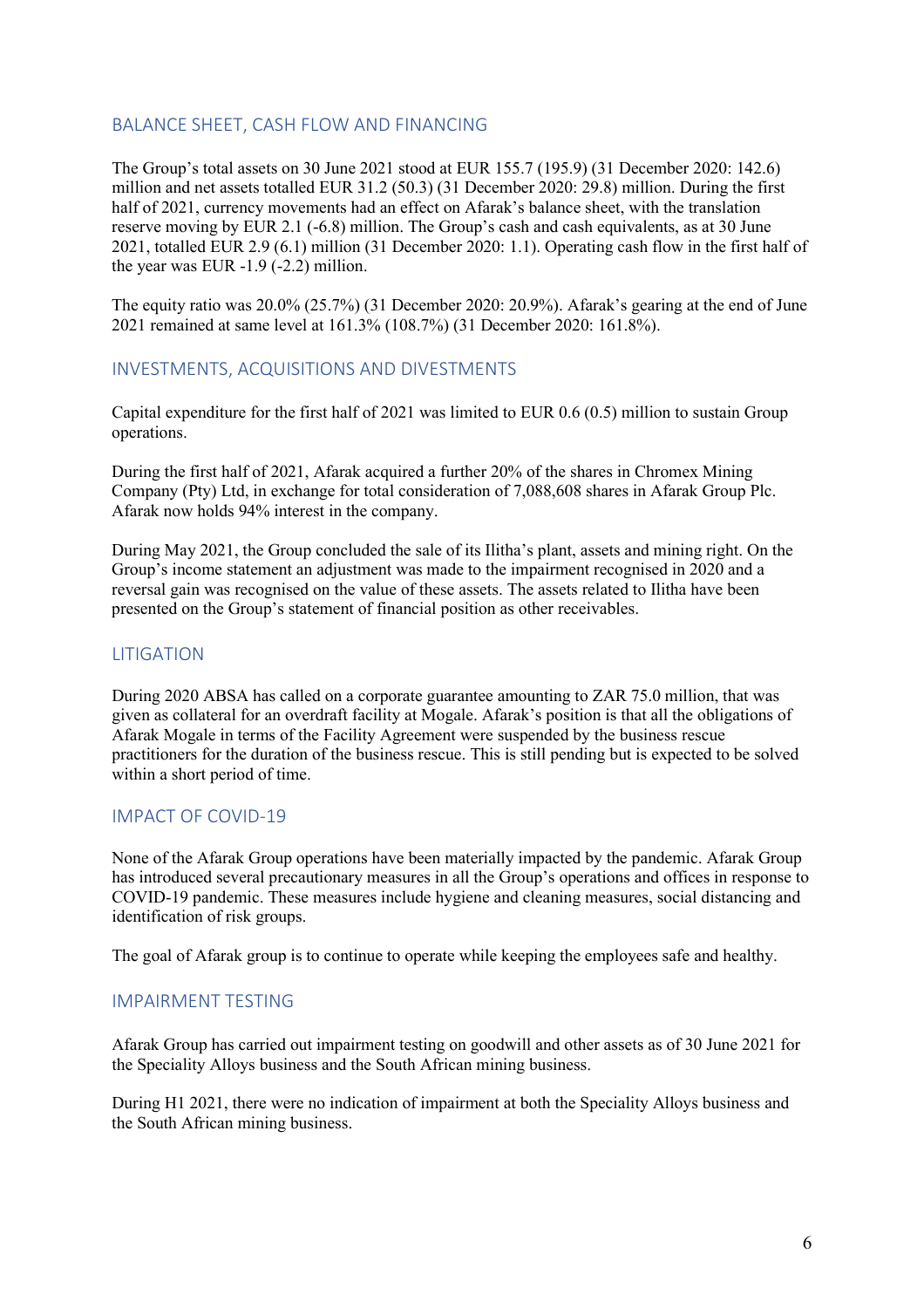#### GOING CONCERN

Price and market recovery is finally happening with both stainless steel and special steel producers filling up their order books LC FeCr prices have substantially increased in respect with H2 2020 whilst the ore is not really following the same sharp tendence to increase. However, the chrome market had traditionally been highly volatile and there is no certainty that the chrome price level will keep the same levels.

The Specialty Alloys segment performance should gain from this improved situation and return to profits. The unprofitable operations in South Africa have been discontinued, and our mining activity is still at a reduced level.

The Company will receive, during H2 2021 the consideration of the sales of Ilitha mines and the relevant distribution to creditors from the Business Rescue procedure. This should lead to more balanced cash flows in the foreseeable future.

The Company is still actively pursuing new funding via additional asset divestment which will increase the Group working capital.

On the other hand, the company is still under negotiation to restructure a short-term commercial debt into a longer-term arrangement. This would provide the Company the funding needed to be able to continue its operations in the long term. If the company is not successful in restructuring the debt as planned, there may be significant uncertainty concerning the long-term continuity of the Group's operations.

Whereas the management is still positive about successfully executing the debt restructuring and continue with the asset divestments, there is no certainty that the Company will be successful in these matters. It must be noted that a failure to achieve these goals may cast significant doubt on the company's ability to continue as a going concern.

#### PERSONNEL

At the end of the first half 2021, Afarak had 608 (770) employees. The average number of employees during the first half of 2021 was 615 (806). The decrease in workforce is due to the demerge of Afarak Mogale (Pty) Ltd from Afarak Group.

#### SUSTAINABILITY

Our goal is to keep very highest standards across all the business unit concerning health and safety of our employees, which continue to be our key central focus. No fatalities were recorded during the period under review.

Afarak continues to implement all the precautional measures to prevent and limit the possible impacts of COVID 19 on the People's Group. The very limited amount of COVID cases, which has been has been reported, did not materially impact the production.

The management of SA Mines ,EWW and TMS has continued to focus on improving health and well being of the employees and the community near the operations.

## SHARES & SHAREHOLDERS

On 30 June 2021, the registered number of Afarak Group Plc shares was 252,041,814 (252,041,814) and the share capital was EUR 23,642,049.60 (23,642,049.60).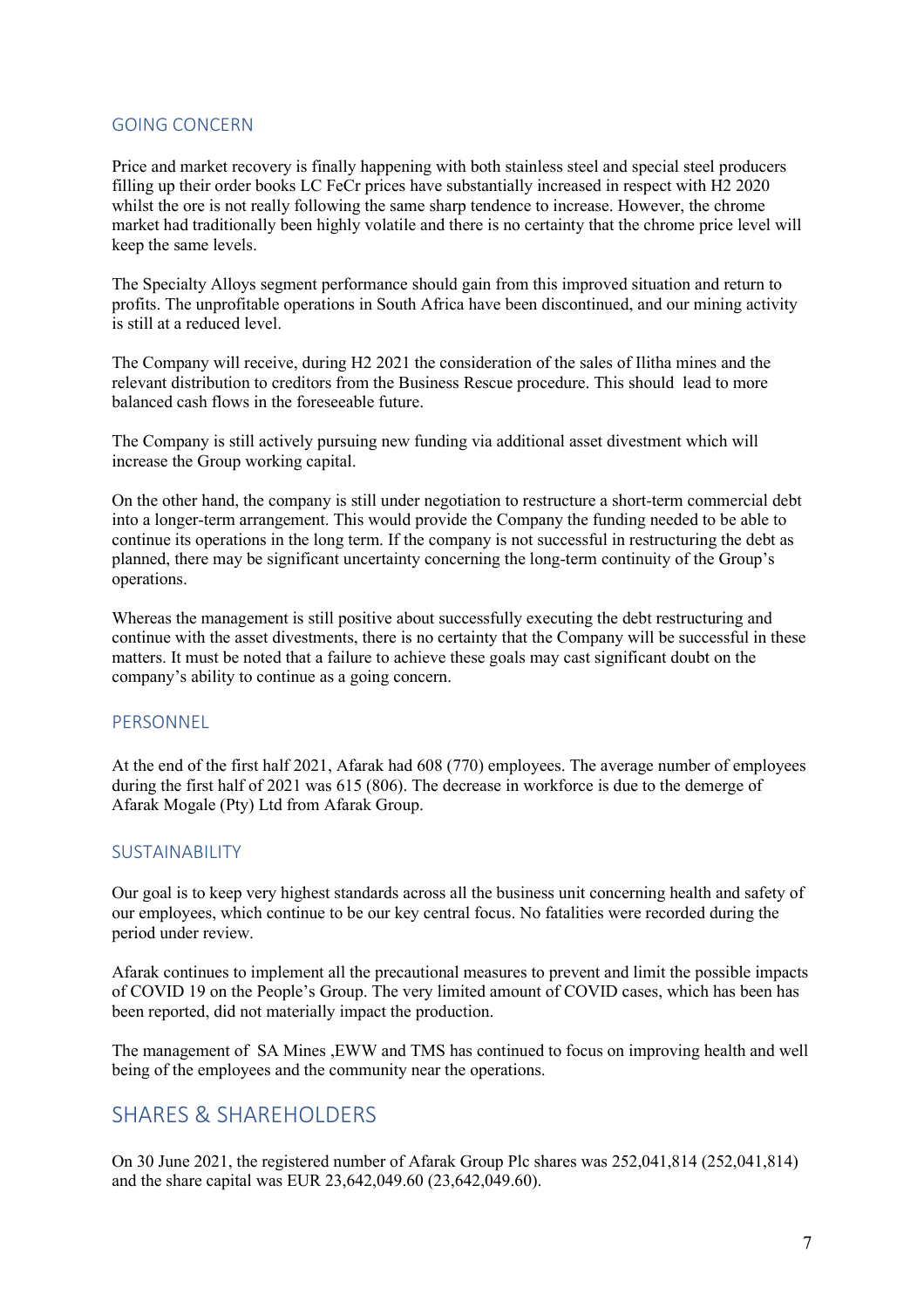On 30 June 2021, the Company had 6,073,991 (13,562,599) own shares in treasury, which was equivalent to 2.41% (0.05%) of the issued shares. The total number of shares outstanding, excluding the treasury shares held by the Company on 30 June 2021, was 245,967,823(238,479,215).

At the beginning of the period under review, the Company's share price was EUR 0.23 on NASDAQ Helsinki and GBP 0.20 on the London Stock Exchange. At the end of the review period, the share price was EUR 0.20 and GBP 0.20 respectively. During the first half of 2021, the Company's share price on NASDAQ Helsinki ranged from EUR 0.20 to 0.32 per share and the market capitalisation, as at 30 June 2021, was EUR 51.4 (1 January 2021: 57.0) million. For the same period on the London Stock Exchange, the share ranged from GBP 0.05 to 0.20 per share and the market capitalisation was GBP 50.4 (1 January 2021: 50.4) million, as at 30 June 2021.

## RISKS & UNCERTAINTIES

Afarak´s financial performance is dependent on the general market conditions of the mining, smelting and minerals processing business. Global stainless-steel demand also carries direct influence on the company and it depends on the general pace of recovery of the global economy and the stimulus policies applied by the governments around the world. In particular, the chrome ore prices as well as the benchmark settlements have been extremely volatile in the past. This situation is likely to continue going forward.

Changes in foreign exchange rates, if adverse, could have a negative impact on the Group's profitability, in particular changes in US Dollar/South African Rand. To better manage its foreign exchange US Dollar/South African Rand exposure, the Group constantly evaluates its current and potential exposures and the need to enter into forward contract arrangements. The Group continuously assesses its working capital to minimise the time during which the Group is exposed to exchange movements and to ensure that it has sufficient funds to meet its liabilities.

The Group is looking into restructuring a short-term commercial debt into a longer-term arrangement and is also actively pursuing new funding opportunities via some additional divestments. In case of failure to achieve these goals cast significant risk on the company's ability to continue as a going concern.

Afarak's processing operations in Germany and South African mines are intensive users of energy, primarily electricity. Fuel and energy prices globally have been characterised by volatility and cost inflation. In South Africa the majority of the electricity supply, price and availability are controlled by one entity, Eskom. Increased electricity prices and/or reduced, or uncertain electricity supply, or allocation may negatively impact Afarak's current operations, which could have an impact on the Group's financial performance.

## CORPORATE GOVERNANCE

## ANNUAL GENERAL MEETING

Afarak Group Plc's Annual General Meeting was held at the Company's headquarter in Helsinki on June 29, 2021 under special arrangements due to the COVID-19 pandemic.

The AGM adopted the financial statements and the consolidated financial statements and discharged the members of the Board of Directors and the CEO from liability for the financial period 2020. The AGM resolved that no dividend would be paid for 2020. The AGM also adopted the Remuneration Report for the Company's governing bodies.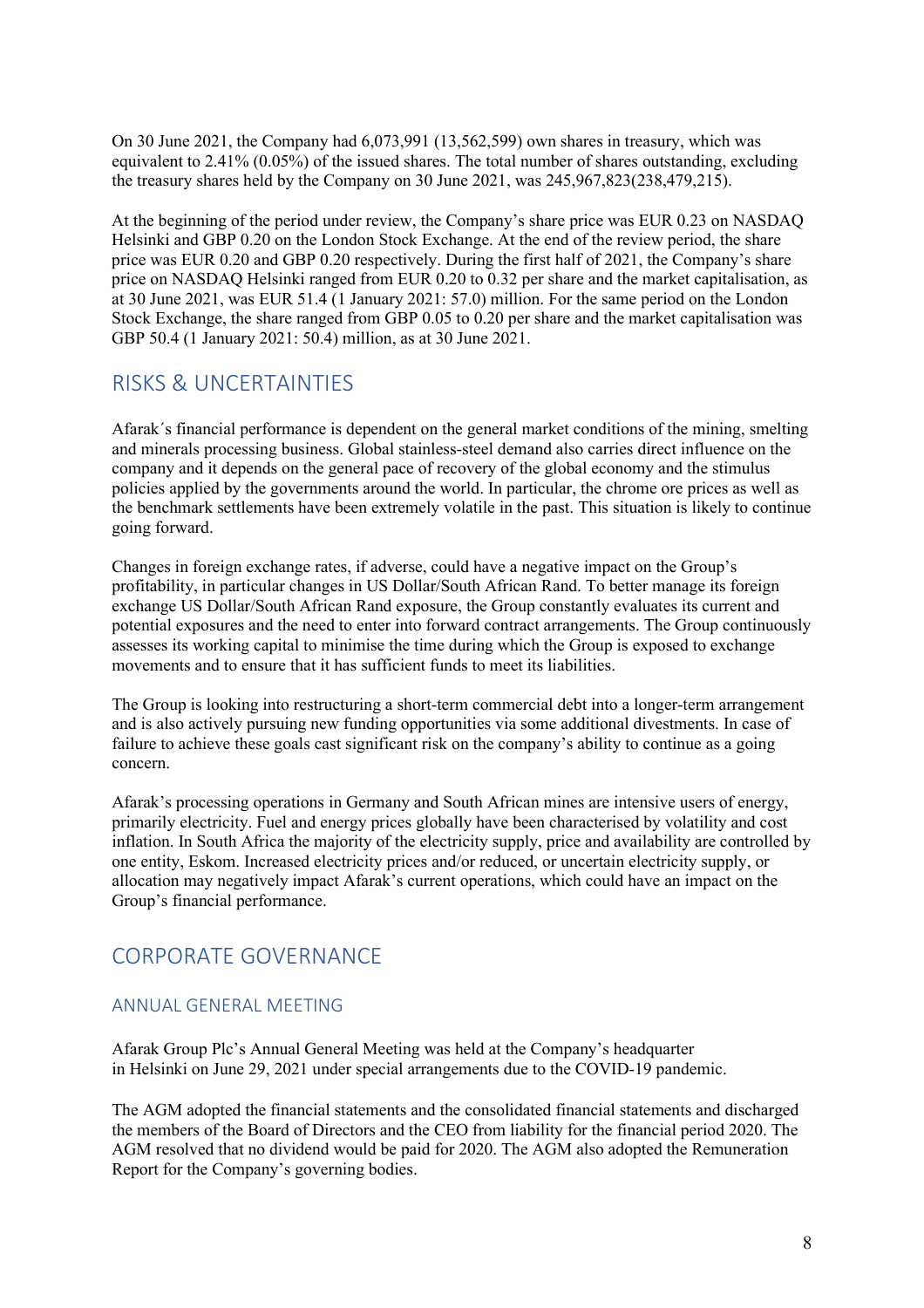The AGM resolved that the Board of Directors would comprise of three (3) members: Dr Jelena Manojlovic (UK citizen), Mr Thorstein Abrahamsen (Norwegian citizen) and Mr Guy Konsbruck (Luxembourg citizen) were re-elected as Board members.

The AGM resolved that the Non-executive Board Members shall be paid EUR 3,000 per month and the Chairman of the board shall be paid an additional EUR 1,500 per month. Non-Executive Board Members who serve on the Board's Committees shall be paid additional EUR 1,500 per month for committee work. Those members of the Board of Directors that are executives of the Company are not entitled to receive any remuneration for Board membership. Board Members shall be compensated for travel and accommodation expenses as well as other costs directly related to Board and Committee work in accordance with the company's travel rules.

The AGM resolved that the Company will pay the fee to the auditor against an invoice that is inspected by the Company and that election of the Auditor shall be decided on separate Extraordinal General Meeting held during 2021.

The AGM resolved to authorize the Board of Directors to issue shares and stock options and other special rights that entitle to shares in one or more tranches up to a maximum of 50,000,000 new shares or shares owned by the Company. This equates to approximately 19.8 % of the Company's currently registered shares. The authorization may be used among other things to raise additional finance and enabling corporate and business acquisitions or other arrangements and investments of business activity or for employee incentive and commitment schemes. By virtue of the authorization, the Board of Directors can decide both on share issues against payment and on share issues without payment. The payment of the subscription price can also be made with consideration other than money. The authorization contains the right to decide on derogating from shareholders' pre-emptive right to share subscriptions provided that the conditions set in the Finnish Companies' Act are fulfilled. The authorization replaces all previous authorizations and is valid two (2) years from the decision of the Annual General Meeting.

## BOARD OF DIRECTORS

The AGM resolved that the Board of Directors would comprise of three (3) members: Dr Jelena Manojlovic (UK citizen), Mr Thorstein Abrahamsen (Norwegian citizen) and Mr Guy Konsbruck (Luxembourg citizen) were re-elected as Board members.

#### **Audit and Risk Management Committee**

Thorstein Abrahamsen (Chair) and Jelena Manojlovic

#### **Nomination and Remuneration Committee**

Jelena Manojlovic (Chair) and Thorstein Abrahamsen

#### **Health, Safety and Sustainable Development Committee**

Thorstein Abrahamsen (Chair), Jelena Manojlovic and Guy Konsbruck

Following the AGM, the Board of Directors held a meeting in which Thorstein Abrahamsen was unanimously re-elected as the Chairperson.

#### FLAGGING NOTIFICATION

On 24 March 2021, the company made a flagging notification to FIN-FSA pursuant to Chapter 9, Section 5 of the Finnish Securities Markets Act. According to the flagging notification Afarak's portion of the Company's shares has fallen below the threshold of 5 per cent.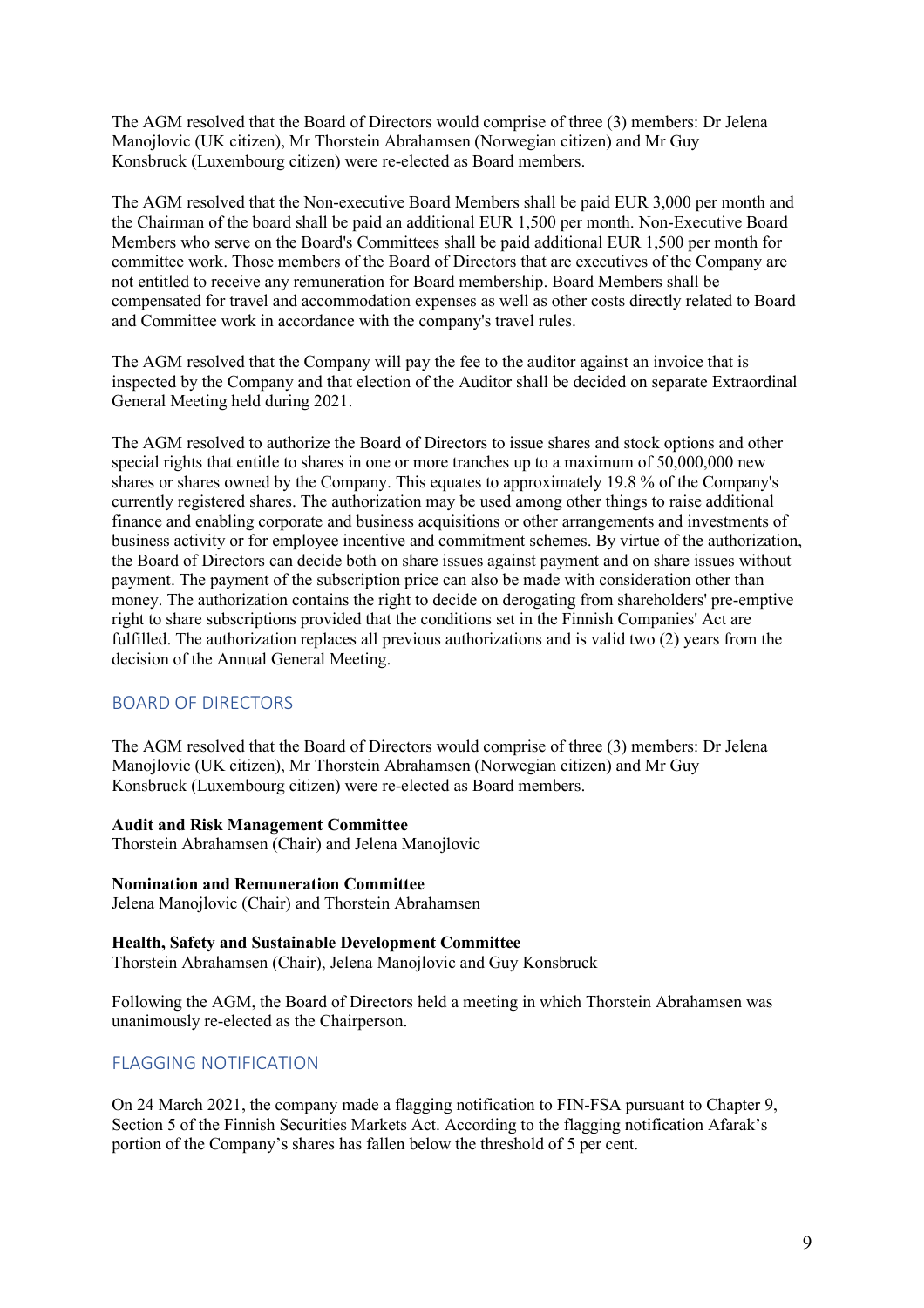#### REPORTING

#### EVENTS DURING THE REVIEW PERIOD

On 07 January 2021, the Company published the financial calendar for 2021

On 26 January 2021, the Company announced that Helsinki Administrative Court did not amend the FIN-FSA decision to impose payment on the company.

On 25 February 2021, the Company published that it has filed the application for permission to appeal and an appeal to the Supreme Administrative Court on the decision of the Helsinki Administrative Court.

On 26 February 2021, Afarak Group Plc published the Financial Statements of 2020.

On 12 March 2021, Afarak Group Plc has resolved on a directed share issue.

On 23 March 2021, the Company announced changes regarding Afarak Group Plc' treasury shares.

On 31 March 2021, Afarak Group Plc published the Audited Financial Statements of 2020 and the Auditor's report.

On 31 March 2021, the Company announced that it had made an agreement to re-structure its financing.

On 1 April 2021, the Company issued a result warning due to the reassessment of its Impairment test review.

On 1 April 2021, Afarak Group published the Annual report for 2020.

On 29 April 2021, Afarak Group published the Production report for the first quarter of 2021.

On 27 May 2021, Afarak Group Plc invited the shareholders of Afarak Group Plc ("Afarak") to the Annual General Meeting which was held on 29 June 2021.

On 31 May 2021, Afarak Group Plc announced that The Board of Directors of Afarak has approved the arrangement for the sale of Ilitha's plant, assets and mining right. Ilitha is a South African company which holds the Stellite mine.

On 7 June 2021, the Company published the agenda of the Annual General Meeting.

On 29 June 2021, the company released the resolutions regarding the Annual General Meeting.

#### EVENTS SINCE THE END OF THE REVIEW PERIOD

On 9 August 2021, Afarak Group Plc invited the shareholders of Afarak Group Plc to the Extraordinary General Meeting to be held on 30 August 2021.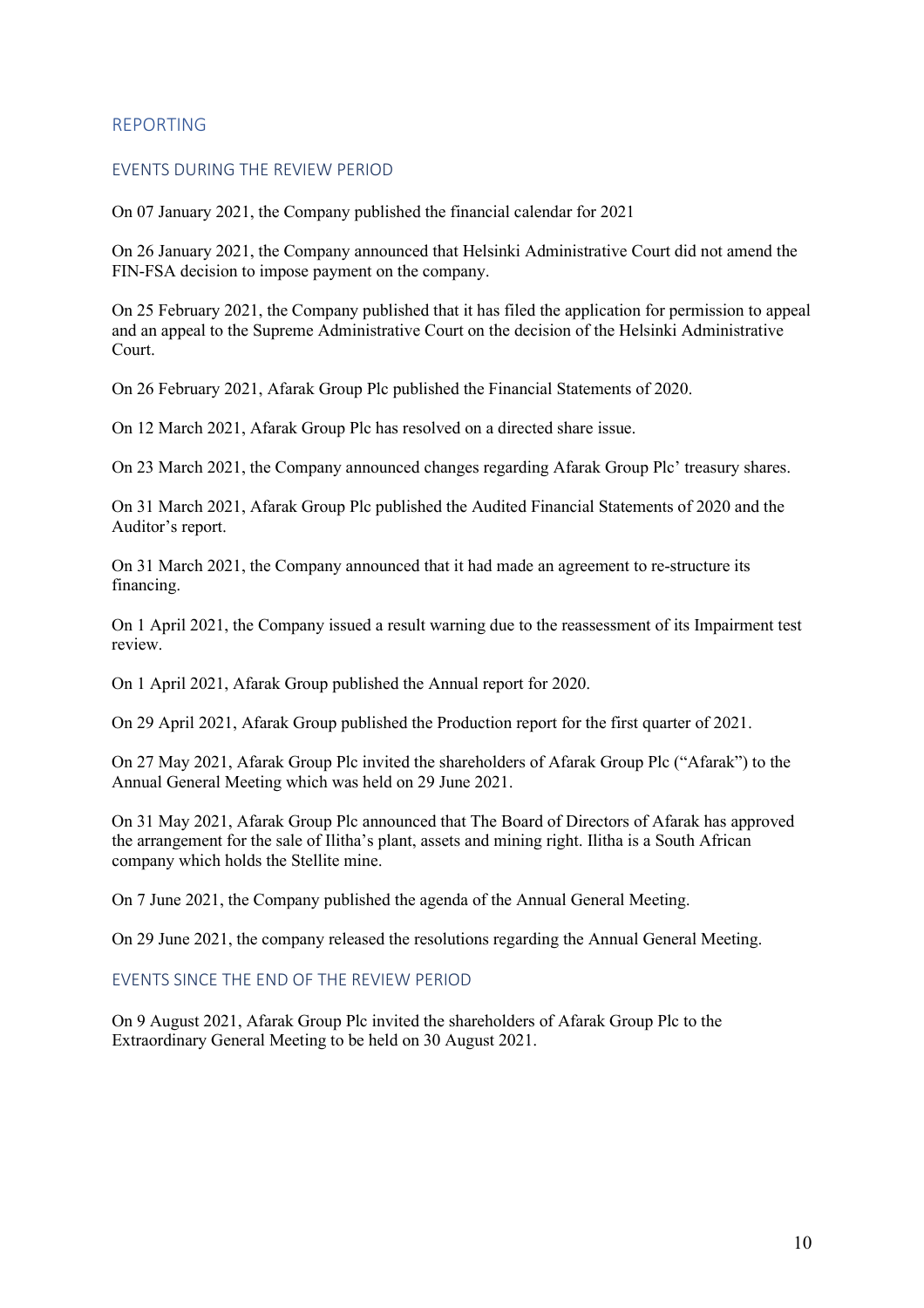# FINANCIAL INFORMATION

## **FINANCIAL TABLES**

## **FINANCIAL DEVELOPMENT AND ASSETS AND LIABILITIES BY SEGMENT**

| H1/2021            |        | Ferro  | Unallocated L | <b>Eliminations</b> |  |
|--------------------|--------|--------|---------------|---------------------|--|
| 6 months           |        | Alloys | ıtems         |                     |  |
| <b>EUR '000</b>    |        |        |               |                     |  |
| Revenue            | 35.673 |        |               | -                   |  |
| ITDA               |        |        |               |                     |  |
| <b>EBIT</b>        |        |        |               |                     |  |
| Segment's assets   |        |        |               |                     |  |
| ment's liabilities |        |        |               |                     |  |

| H1/2020          |               | Ferro  | <b>Inallocated</b> | Eliminations |  |
|------------------|---------------|--------|--------------------|--------------|--|
| 6 months         | <b>Alloys</b> | Alloys | 1tems              |              |  |
| <b>EUR '000</b>  |               |        |                    |              |  |
| Revenue          |               |        |                    |              |  |
| TDA              |               |        |                    |              |  |
|                  |               |        |                    |              |  |
| Segment's assets |               |        |                    |              |  |
| t's liabilities  |               |        |                    |              |  |

| <b>FY 2020</b>  |          | Ferro i | Unallocated L | Eliminations | uroup |
|-----------------|----------|---------|---------------|--------------|-------|
| 12 months       |          | Alloys  | 1tems         |              | total |
| <b>EUR '000</b> |          |         |               |              |       |
| Revenue         |          |         |               |              |       |
| <b>EBITDA</b>   |          |         |               |              |       |
| <b>EBIT</b>     | $-1.335$ | -4      |               |              |       |
| ¤ment's assets  |          |         |               |              |       |
| t's liabilities |          |         |               |              |       |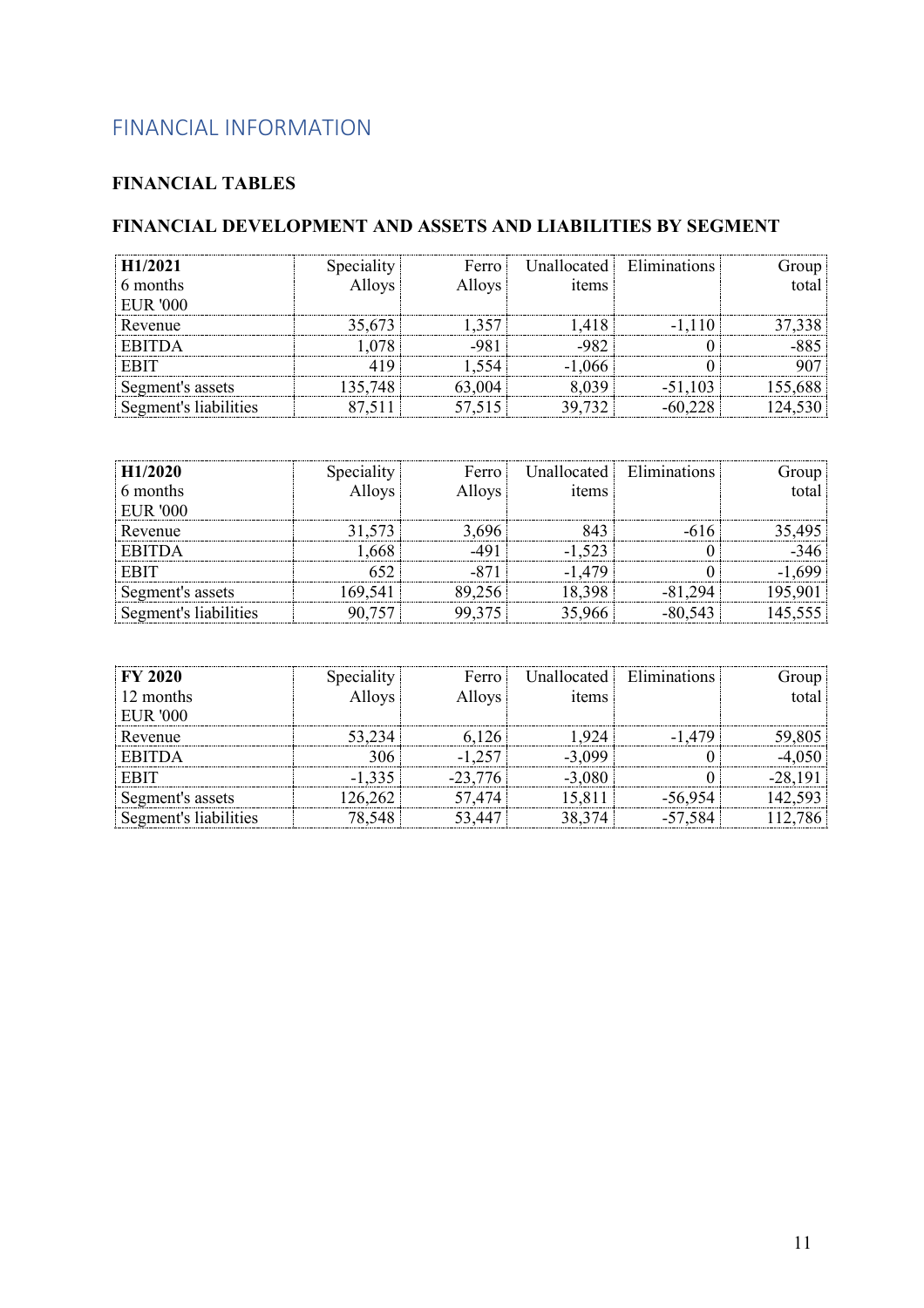## **RESULTS DEVELOPMENT**

|                    | H1/18    | H2/18    | H1/19           | H2/19           | H1/20           | H2/20      | H1/21    |
|--------------------|----------|----------|-----------------|-----------------|-----------------|------------|----------|
|                    |          |          | <b>Restated</b> | <b>Restated</b> | <b>Restated</b> |            |          |
|                    |          |          |                 |                 |                 |            |          |
| Sales (tonnes)     |          |          |                 |                 |                 |            |          |
| Mining             | 164,935  | 116,415  | 105,012         | 128,651         | 78,084          | 118,797    | 33,656   |
| Processing         | 49,213   | 51,354   | 43,334          | 38,468          | 23,356          | 10,900     | 12,667   |
| Trading            | 9,942    | 5,642    | 4,500           | 4,821           | 28              | 0          | 31       |
| <b>Total</b>       | 224,090  | 173,411  | 152,846         | 171,940         | 101,468         | 129,697    | 46,354   |
|                    |          |          |                 |                 |                 |            |          |
| Average rates*     |          |          |                 |                 |                 |            |          |
| <b>EUR/USD</b>     | 1.210    | 1.152    | 1.129           | 1.109           | 1.102           | 1.181      | 1.2053   |
| <b>EUR/ZAR</b>     | 14.891   | 16.328   | 16.043          | 16.302          | 18.311          | 19.206     | 17.5244  |
|                    |          |          |                 |                 |                 |            |          |
| Euro (million)     |          |          |                 |                 |                 |            |          |
| Revenue            | 104.5    | 89.6     | 55.3            | 42.6            | 35.5            | 24.3       | 37.3     |
| <b>EBITDA</b>      | 0.5      | $-1.5$   | $-0.5$          | $-4.9$          | $-0.3$          | $-3.7$     | $-0.9$   |
| EBITDA margin      | $0.5\%$  | $-1.7%$  | $-0.9\%$        | $-11.6%$        | $-1.0\%$        | $-15.2%$   | $-2.4\%$ |
| <b>EBIT</b>        | $-2.8$   | $-11.3$  | $-2.2$          | $-6.9$          | $-1.7$          | $-26.5$    | 0.9      |
| <b>EBIT</b> margin | $-2.7\%$ | $-12.6%$ | $-4.0\%$        | $-16.1%$        | $-4.8%$         | $-109.0\%$ | $2.4\%$  |

**\***Average rates in the respective half year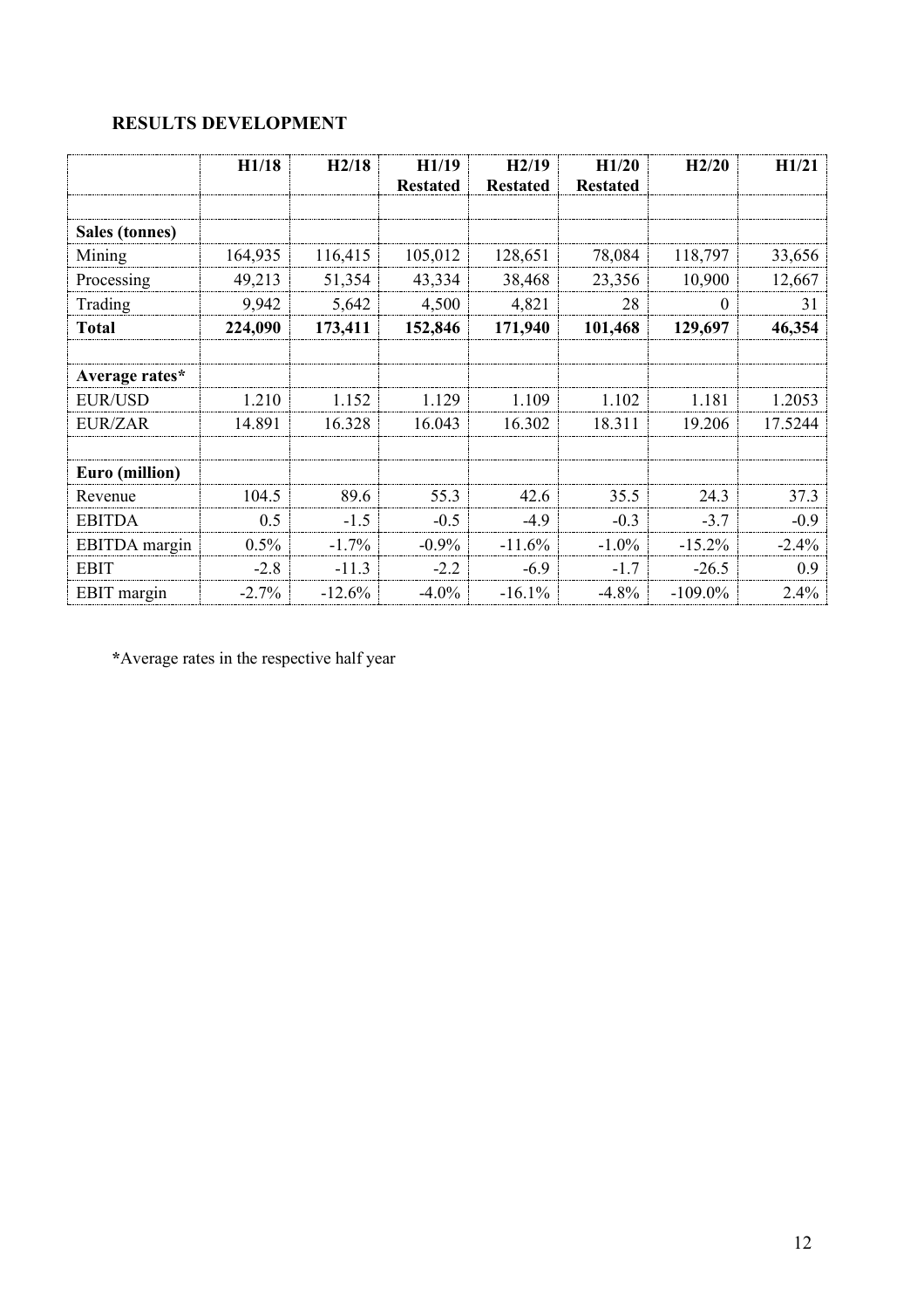| <b>EUR '000</b>                                                                              | H1/21            | H1/20     | <b>FY2020</b> |
|----------------------------------------------------------------------------------------------|------------------|-----------|---------------|
| <b>Revenue</b>                                                                               | 37,338           | 35,495    | 59,805        |
|                                                                                              |                  |           |               |
| Other operating income                                                                       | 640              | 539       | 1,333         |
| Operating expenses                                                                           | $-38,863$        | $-36,380$ | $-65,188$     |
| Depreciation and amortisation                                                                | $-1.120$         | $-1,353$  | $-2,626$      |
| Impairment                                                                                   | 2,912            | 0         | $-21,515$     |
| <b>Operating profit</b>                                                                      | 907              | $-1,699$  | $-28,191$     |
| Financial income and expense                                                                 | $-1,382$         | $-2,354$  | $-4,256$      |
| Profit before tax                                                                            | $-475$           | $-4,053$  | $-32,447$     |
| Income tax                                                                                   | $-446$           | $-559$    | 4,804         |
| Profit for the period from continuing<br>operations                                          | $-921$           | $-4,612$  | $-27,643$     |
| <b>Discontinued operations</b>                                                               |                  |           |               |
| Loss on discontinued operations, investments                                                 | $\boldsymbol{0}$ | $-11,537$ | 6,073         |
| Profit for the period                                                                        | $-921$           | $-16,149$ | $-21,571$     |
| Profit attributable to:                                                                      |                  |           |               |
| Owners of the parent                                                                         | $-833$           | $-15,892$ | $-17,675$     |
| Non-controlling interests                                                                    | $-88$            | -257      | $-3,896$      |
| Total                                                                                        | $-921$           | $-16,149$ | $-21,571$     |
| Earnings per share for profit attributable to the<br>shareholders of the parent company, EUR |                  |           |               |
| Basic earnings per share, EUR                                                                | 0.00             | $-0.07$   | $-0.07$       |
| Diluted earnings per share, EUR                                                              | 0.00             | $-0.07$   | $-0.07$       |

# **CONSOLIDATED INCOME STATEMENT, SUMMARY**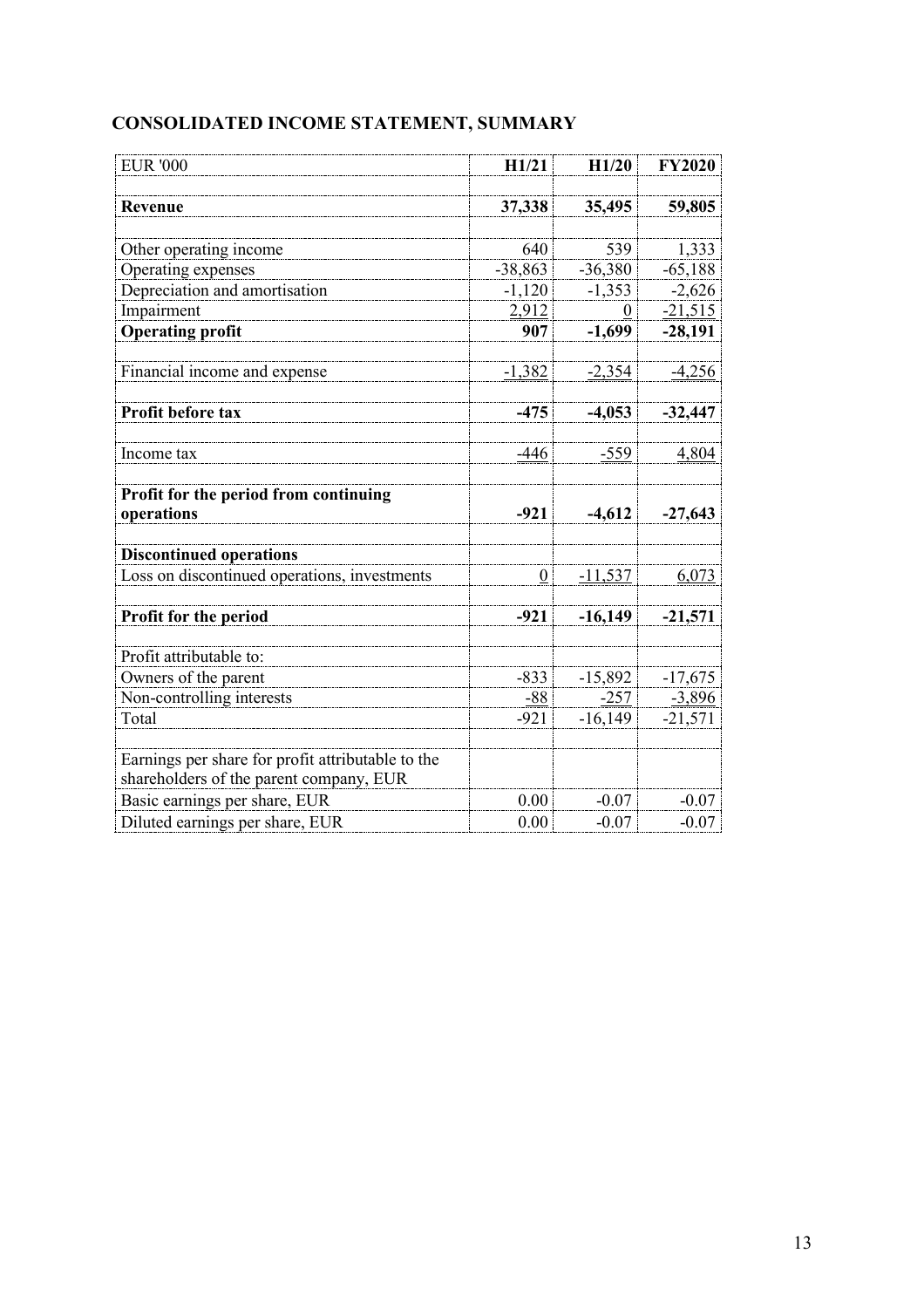## **CONSOLIDATED STATEMENT OF COMPREHENSIVE INCOME**

| EUR'000                                        | H1/21    | H1/20     | <b>FY2020</b> |
|------------------------------------------------|----------|-----------|---------------|
| Profit for the period                          | $-921$   | $-16,149$ | $-21,571$     |
| Other comprehensive income                     |          |           |               |
| Remeasurement of defined benefit pension plans | $\Omega$ | $\Omega$  | $-1.308$      |
| Exchange differences on                        |          |           |               |
| translating foreign operations - Group         | 2,222    | $-8,101$  | $-8,264$      |
| Circulation of translation difference          | $\theta$ | $\theta$  | $-13,719$     |
| Other comprehensive income, net of tax         | 2,222    | $-8,101$  | $-23,291$     |
| Total comprehensive income for the period      | 1,301    | $-24,250$ | -44.862       |
| Total comprehensive income attributable to:    |          |           |               |
| Owners of the parent                           | 1,256    | $-22,646$ | $-39,902$     |
| Non-controlling interests                      | 45       | $-1,604$  | $-4,960$      |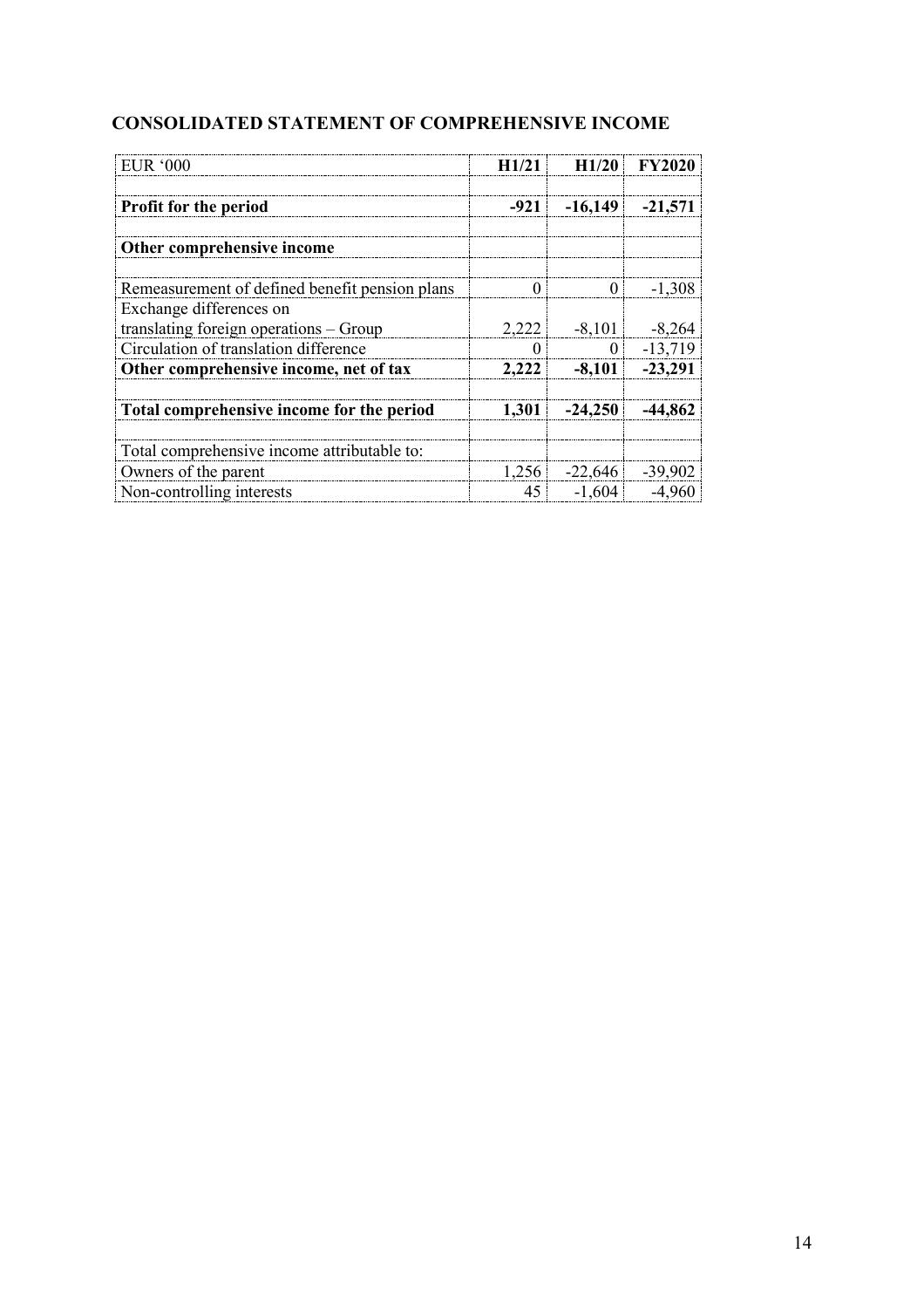# **CONSOLIDATED STATEMENT OF FINANCIAL POSITION, SUMMARY**

| <b>EUR '000</b>                             | 30.6.2021  | 30.6.2020     | 31.12.2020 |
|---------------------------------------------|------------|---------------|------------|
| <b>ASSETS</b>                               |            |               |            |
| <b>Non-current assets</b>                   |            |               |            |
| Goodwill                                    | 43,960     | 44,466        | 42,105     |
| Other intangible assets                     | 5,955      | 5.841         | 6,232      |
| Property, plant and equipment               | 41,423     | 85,975        | 61,618     |
| Deferred tax asset                          | 2,883      | 3,052         | 2,916      |
| Other non-current assets                    | 244        | 813           | 260        |
| <b>Non-current assets total</b>             | 94,465     | 140,147       | 113,130    |
|                                             |            |               |            |
| <b>Current assets</b>                       |            |               |            |
| Inventories                                 | 12,606     | 28,588        | 13,464     |
| Trade receivables                           | 13,909     | 12,240        | 7,656      |
| Other receivables                           | 31,797     | 8,814         | 7,245      |
| Cash and cash equivalents                   | 2,911      | 6,113         | 1,098      |
| <b>Current assets total</b>                 | 61,223     | 55,755        | 29,463     |
| <b>Total assets</b>                         | 155,688    | 195,901       | 142,593    |
|                                             |            |               |            |
| <b>EQUITY AND LIABILITIES</b>               |            |               |            |
| Equity attributable to owners of the parent |            |               |            |
| Share capital                               | 23,642     | 23,642        | 23,642     |
| Share premium reserve                       | 25,223     | 25,223        | 25,223     |
| Paid-up unrestricted equity reserve         | 209,742    | 207,922       | 208,005    |
| Legal Reserve                               | 58         | 77            | 65         |
| <b>Translation reserves</b>                 | $-38,450$  | $-26,372$     | $-40,540$  |
| Retained earnings                           | $-188,384$ | $-185,772$    | $-188,860$ |
| Equity attributable to owners of the parent | 31,831     | 44,720        | 27,536     |
| <b>Non-controlling interests</b>            | $-673$     | 5,626         | 2,269      |
| <b>Total equity</b>                         | 31,158     | 50,346        | 29,806     |
|                                             |            |               |            |
| <b>Liabilities</b>                          |            |               |            |
| <b>Non-current liabilities</b>              |            |               |            |
| Deferred tax liabilities                    | 12,094     | 17,386        | 11,437     |
| Provisions                                  | 12,445     | 16,547        | 11,390     |
| Pension liabilities                         | 23,123     | 22,249        | 23,359     |
| <b>Financial liabilities</b>                | 17,908     | 18,986        | 34,622     |
| <b>Non-current liabilities total</b>        | 65,570     | 75,168        | 80,808     |
|                                             |            |               |            |
| <b>Current liabilities</b>                  |            |               |            |
| Trade payables                              | 10,698     | 12,850        | 8,705      |
| Other current liabilities                   | 48,262     | <u>57,537</u> | 23,273     |
| <b>Current liabilities total</b>            | 58,960     | 70,387        | 31,978     |
| <b>Total liabilities</b>                    | 124,530    | 145,555       | 112,786    |
| <b>Total equity and liabilities</b>         | 155,688    | 195,901       | 142,592    |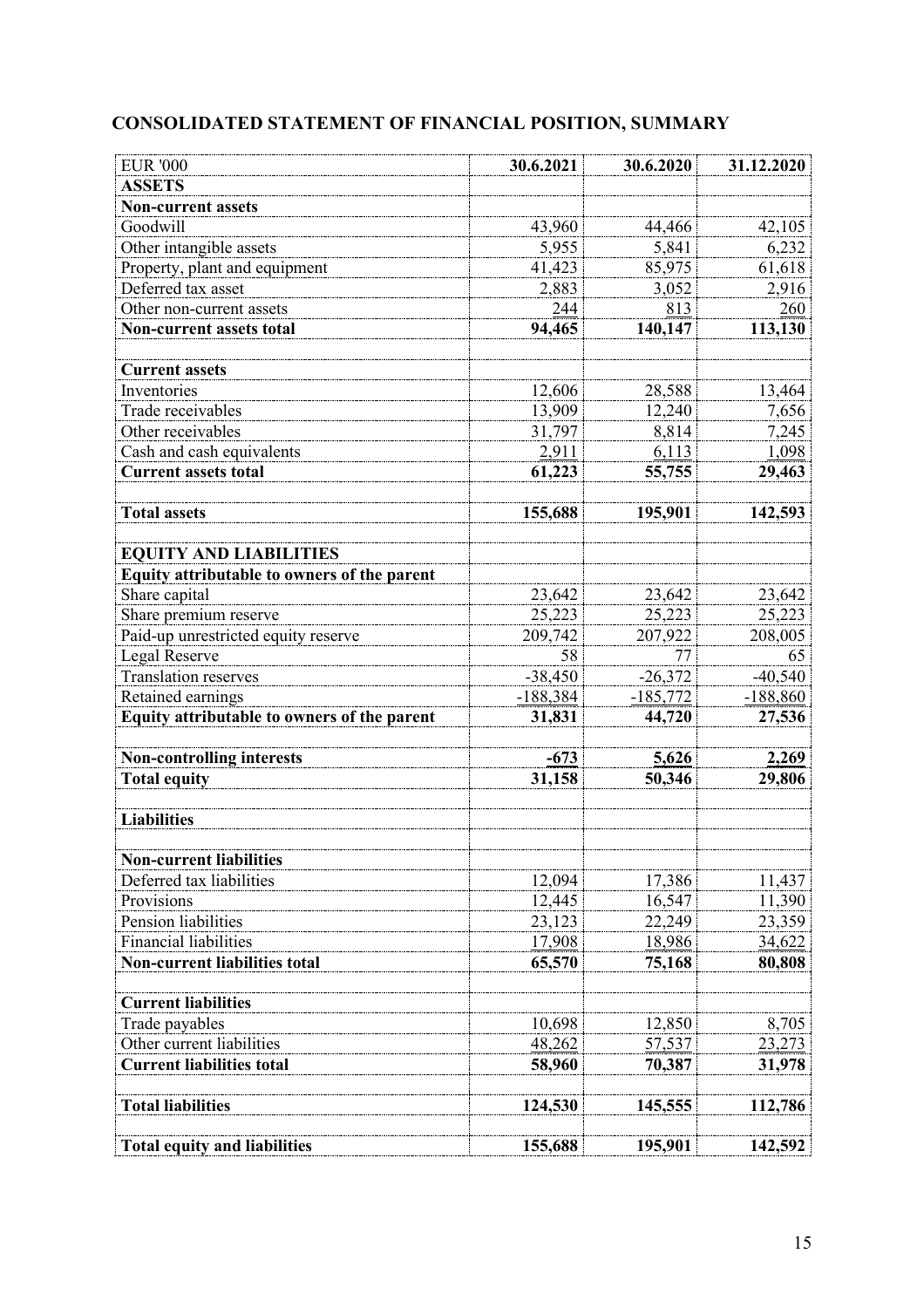## **SUMMARY OF CASH, INTEREST-BEARING RECEIVABLES AND INTEREST-BEARING LIABILITIES**

| <b>EUR '000</b>                     | 30.6.2021 | 30.6.2020 | 31 12 20      |
|-------------------------------------|-----------|-----------|---------------|
| Cash and cash equivalents           | 2,911     | 6,113     | 1,098         |
| Interest-bearing receivables        |           |           |               |
| Current                             |           |           |               |
| Non-current                         | 190       | 248       | 232           |
| <b>Interest-bearing receivables</b> | 190       | 248       | 232           |
| Interest-bearing liabilities        |           |           |               |
| Current                             | 35,289    | 43,962    | 14,725        |
| Non-current                         | 17,879    | 16,869    | <u>34,589</u> |
| <b>Interest-bearing liabilities</b> | 53,168    | 60,831    | 49,314        |
| <b>NET TOTAL</b>                    | $-50,067$ | -54.470   | -47.985       |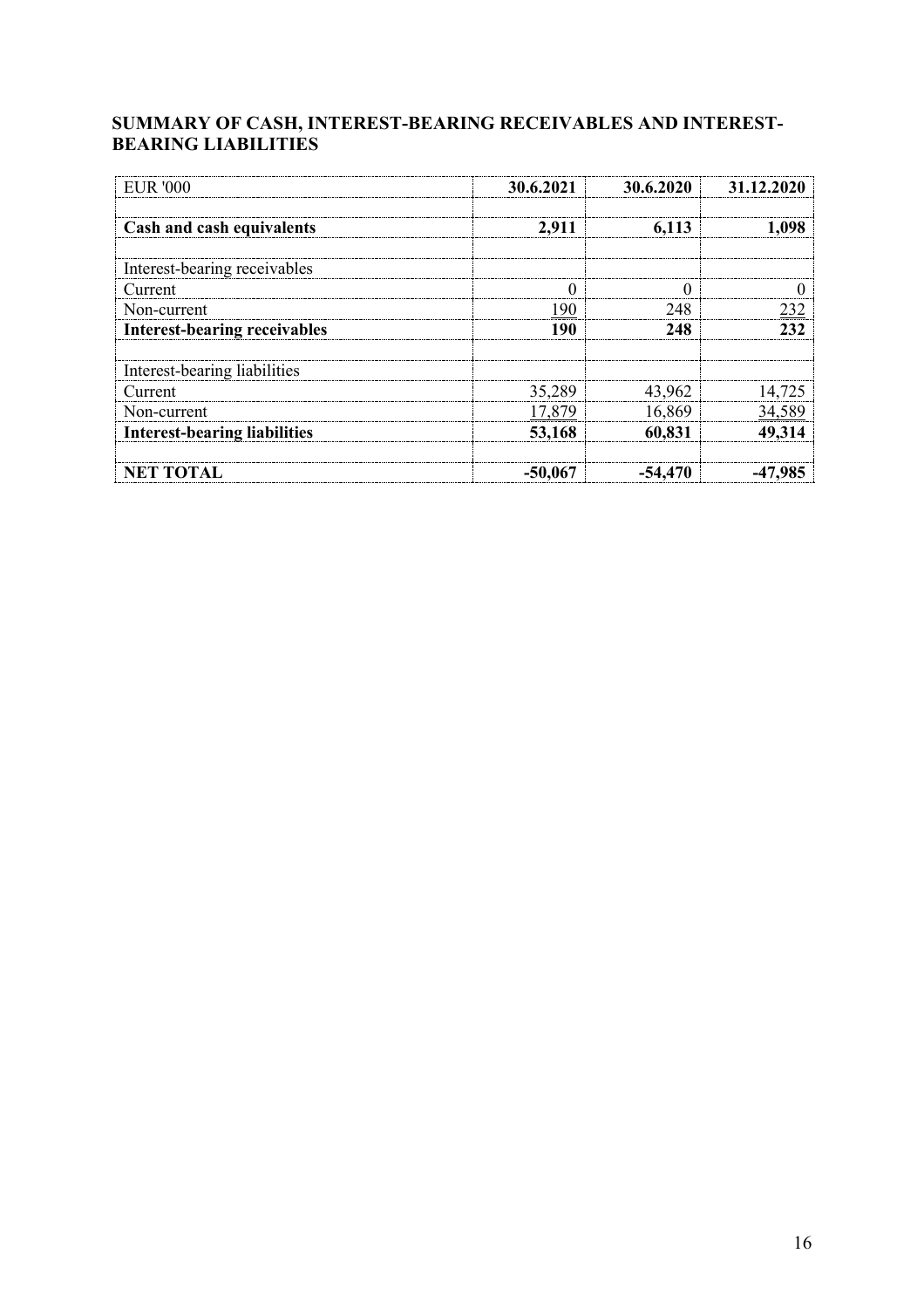## **SUMMARY OF GROUP'S PROPERTY, PLANT AND EQUIPMENT AND INTANGIBLE ASSETS**

| <b>EUR '000</b>                                  | Property, plant | Intangible       |
|--------------------------------------------------|-----------------|------------------|
|                                                  | and equipment   | <b>Assets</b>    |
| <b>Acquisition cost 1.1.2021</b>                 | 119,567         | 198,941          |
| <b>Additions</b>                                 | 576             | 17               |
| Disposals                                        | $-22,766$       | $-653$           |
| Reclass between items                            | 267             | 28,717           |
| Effect of movements in exchange rates            | $-13,246$       | $-47,103$        |
| Acquisition cost 30.06.2021                      | 84,398          | 179,919          |
|                                                  |                 |                  |
| Accumulated depreciation and impairment 1.1.2021 | $-57,950$       | $-150,604$       |
| Depreciation                                     | $-1,067$        | $-54$            |
| Reclass between items                            | $\theta$        | $-28,687$        |
| Disposals                                        | 290             | 72               |
| Effect of movements in exchange rates            | 15,752          | 49,269           |
| Accumulated depreciation and impairment at       |                 |                  |
| 30.06.2021                                       | $-42,975$       | $-130,004$       |
|                                                  |                 |                  |
| <b>Carrying amount at 1.1.2021</b>               | 61,617          | 48,337           |
| Carrying amount at 30.06.2021                    | 41,423          | 49,915           |
|                                                  |                 |                  |
| <b>Acquisition cost 1.1.2020</b>                 | 170,785         | 217,556          |
| Additions                                        | 989             | 166              |
| Disposals                                        | $-438$          | $-2$             |
| Discontinued operation                           | $-29,419$       | $\boldsymbol{0}$ |
| Right-of-use assets (IFRS 16)                    | $\theta$        | $\boldsymbol{0}$ |
| Reclass between items                            | $-237$          | $\theta$         |
| Effect of movements in exchange rates            | $-22,113$       | $-18,779$        |
| Acquisition cost 31.12.2020                      | 119,567         | 198,941          |
| Accumulated depreciation and impairment 1.1.2020 | $-59,987$       | $-165, 133$      |
| Depreciation                                     | $-3,492$        | $-107$           |
| Impairment                                       | $-21,515$       | $\boldsymbol{0}$ |
| Discontinued operation                           | 19,136          | $\Omega$         |
| Disposals                                        | 327             |                  |
| Effect of movements in exchange rates            | 7,581           | 14,635           |
| Accumulated depreciation and impairment at       |                 |                  |
| 31.12.2020                                       | $-57,950$       | $-150,604$       |
|                                                  |                 |                  |
| Carrying amount at 1.1.2020                      | 110,798         | 52,423           |
| Carrying amount at 31.12.2020                    | 61,617          | 48,337           |
|                                                  |                 |                  |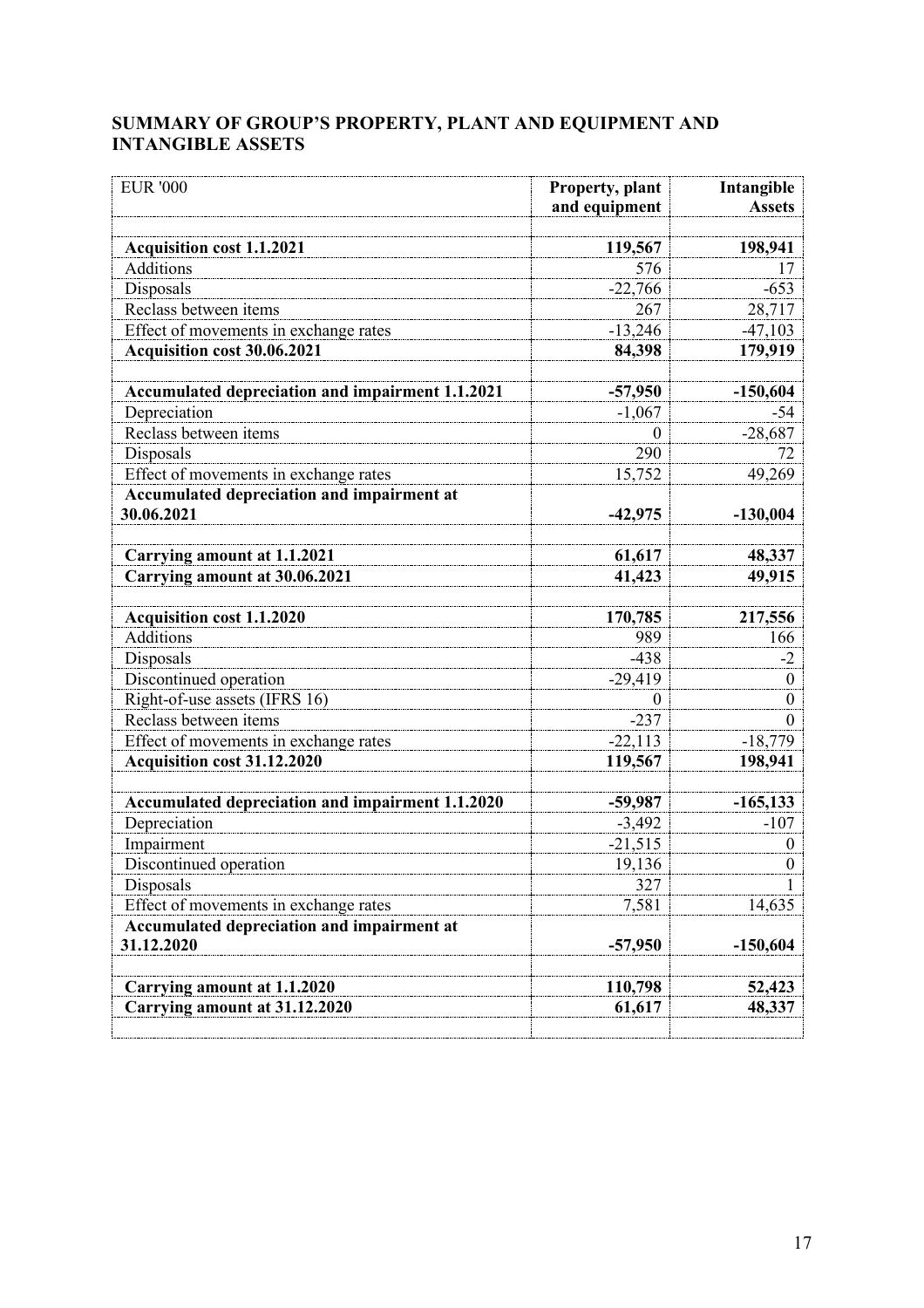| <b>EUR '000</b>                                | H1/21    | H1/20            | <b>FY2020</b> |
|------------------------------------------------|----------|------------------|---------------|
|                                                |          |                  |               |
| (Loss) / profit from continuing operation      | $-921$   | $-4,612$         | $-27,643$     |
|                                                |          |                  |               |
| Adjustments to profit for the period           | $-2,791$ | 13,769           | 23,477        |
| Changes in working capital                     | 1,800    | 142              | 10,941        |
| Discontinued operations                        | 0        | $-11,537$        | $-11,189$     |
|                                                |          |                  |               |
| Net cash from operating activities             | $-1,912$ | $-2,238$         | $-4,415$      |
|                                                |          |                  |               |
| Capital expenditure on non-current assets, net | 582      | $-265$           | $-958$        |
| Other investments, net                         | 16       | 81               | 47            |
| Proceeds from repayments of loans and          |          |                  |               |
| loans given                                    | $-207$   | $\boldsymbol{0}$ | 48            |
|                                                |          |                  |               |
| Net cash used in investing activities          | 391      | -184             | $-863$        |
| Proceeds from borrowings                       | 3,245    | 1,895            | 3,215         |
| Repayment of borrowings, and other             |          |                  |               |
| financing activities                           | $-2,624$ | $-1,315$         | $-3,942$      |
| Movement in short-term financing activities*   | 2,755    | 2,851            | 2,002         |
|                                                |          |                  |               |
| Net cash used in financing activities          | 3,376    | 3,431            | 1,275         |
|                                                |          |                  |               |
| Net increase in cash and cash equivalents      | 1,855    | 1,009            | $-4,002$      |
|                                                |          |                  |               |
| Cash at the beginning of the period            | 1,098    | 5,389            | 5,389         |
| <b>Translation differences</b>                 | $-42$    | $-285$           | $-289$        |
| Cash at the end of the period                  | 2,911    | 6,113            | 1,098         |
| Change in the statement of financial position  | 1,855    | 1,009            | $-4,002$      |

# **CONSOLIDATED STATEMENT OF CASH FLOWS, SUMMARY**

\*This includes trade receivable facilities.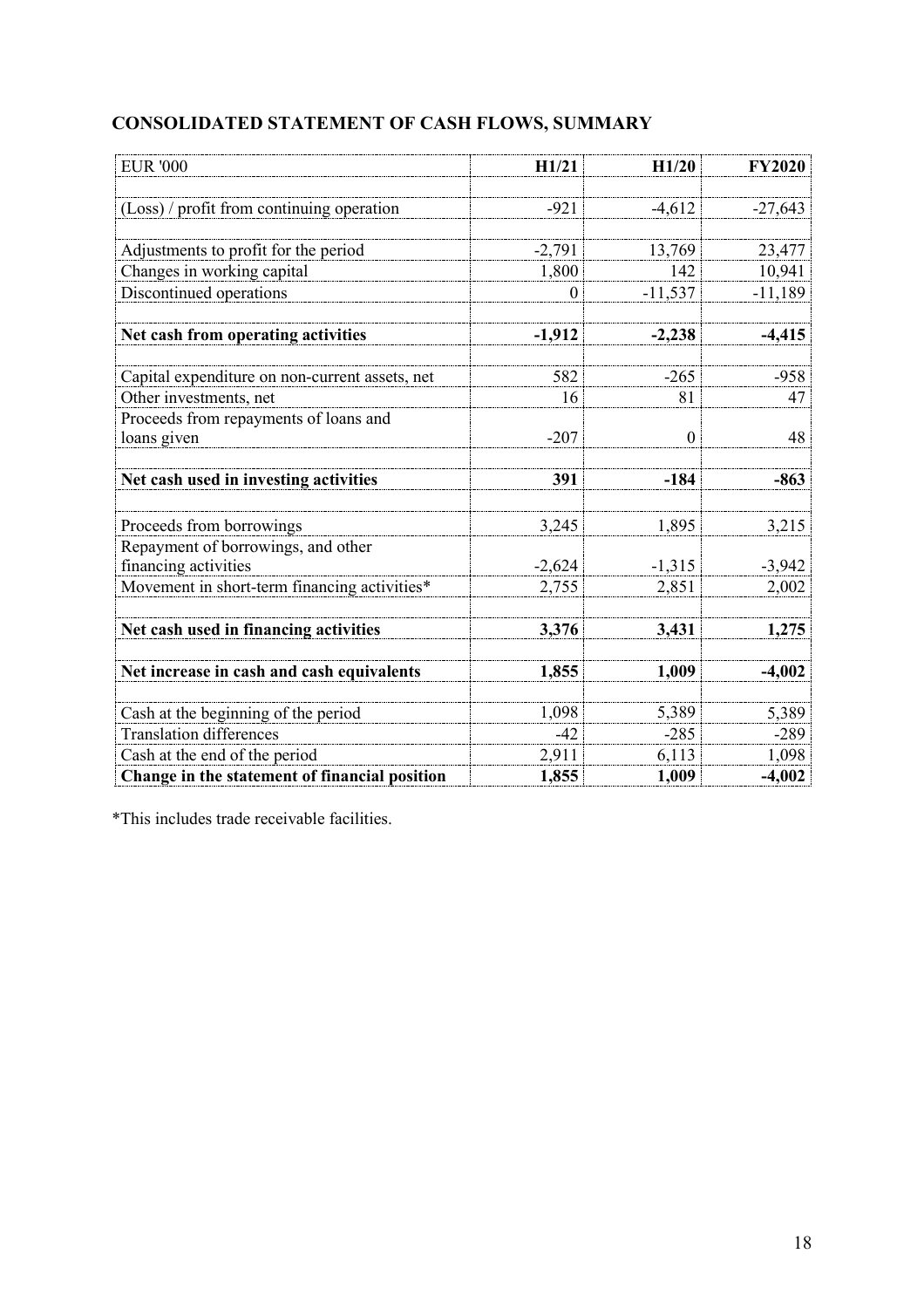## **CONSOLIDATED STATEMENT OF CHANGES IN EQUITY**

- $A =$ Share capital
- B = Share premium reserve
- $C =$  Paid-up unrestricted equity reserve
- $D =$ Translation reserve
- $E =$ Retained earnings
- $F =$ Legal reserve
- G = Equity attributable to owners of the parent, total
- $H = Non-controlling$  interests
- $I = Total$  equity

| <b>EUR</b> '000                                                          | $\mathbf{A}$ | B      | $\mathbf C$      | D         | E                | F     | G            | $\mathbf H$ | $\bf{I}$     |
|--------------------------------------------------------------------------|--------------|--------|------------------|-----------|------------------|-------|--------------|-------------|--------------|
| <b>Equity at 31.12.2019</b>                                              | 23,642       | 25,223 | 207,850          | $-19,618$ | $-169,880$       | 89    | 67,306       | 7,230       | 74,536       |
| Profit/(loss) for the period 1-<br>$6/2020 +$ comprehensive<br>income    |              |        |                  | $-6.754$  | $-15,892$        |       | $-22,646$    | $-257$      | $-22,903$    |
| <b>Translation differences</b>                                           |              |        |                  |           |                  |       | $\bf{0}$     | $-1,347$    | $-1,347$     |
| Share-based payments                                                     |              |        | $-23$            |           |                  |       | $-23$        |             | $-23$        |
| Acquisition of non-controlling<br>interest                               |              |        | 95               |           |                  |       | 95           |             | 95           |
| Other changes in equity                                                  |              |        |                  |           |                  | $-11$ | $-11$        |             | $-11$        |
| <b>Equity at 30.06.2020</b>                                              | 23,642       | 25,223 | 207,922          | $-26,372$ | $-185,772$       | 78    | 44,721       | 5,626       | 50,347       |
| Profit for the period 7-12/2020<br>+ comprehensive income                |              |        |                  | $-449$    | $-1,780$         |       | $-2,229$     | $-3,642$    | $-5,871$     |
| <b>Translation differences</b>                                           |              |        |                  |           | $\boldsymbol{0}$ |       | 0            | 286         | 286          |
| Share-based payments                                                     |              |        | 83               |           |                  |       | 83           |             | 83           |
| Remeasurements of defined<br>benefit pension plans                       |              |        |                  |           | $-1,308$         |       | $-1,308$     |             | $-1,308$     |
| Acquisition of non-controlling<br>interest<br>Circulation of translation |              |        | $\boldsymbol{0}$ |           |                  |       | $\bf{0}$     |             | $\mathbf{0}$ |
| difference                                                               |              |        |                  | $-13,719$ |                  |       | $-13,719$    |             | $-13,719$    |
| Other changes in equity                                                  |              |        |                  |           |                  | $-13$ | $-13$        |             | $-13$        |
| <b>Equity at 31.12.2020</b>                                              | 23,642       | 25,223 | 208,005          | $-40,540$ | $-188,860$       | 65    | 27,536       | 2,270       | 29,806       |
| Profit for the period $1-6/2021 +$<br>comprehensive income               |              |        |                  | 2,090     | $-835$           |       | 1,255        | -84         | 1,171        |
| <b>Translation differences</b>                                           |              |        |                  |           |                  |       | $\mathbf{0}$ | 132         | 132          |
| Share-based payments<br>Acquisitions and disposals of                    |              |        | 57               |           |                  |       | 57           |             | 57           |
| subsidiaries                                                             |              |        | 1,680            |           | 1,311            |       | 2,991        | $-2,991$    | $\mathbf{0}$ |
| Other changes in equity                                                  |              |        |                  |           |                  | $-8$  | $-8$         |             | $-8$         |
| <b>Equity at 30.06.2021</b>                                              | 23,642       | 25,223 | 209,742          | $-38,450$ | $-188,384$       | 58    | 31,831       | $-673$      | 31,158       |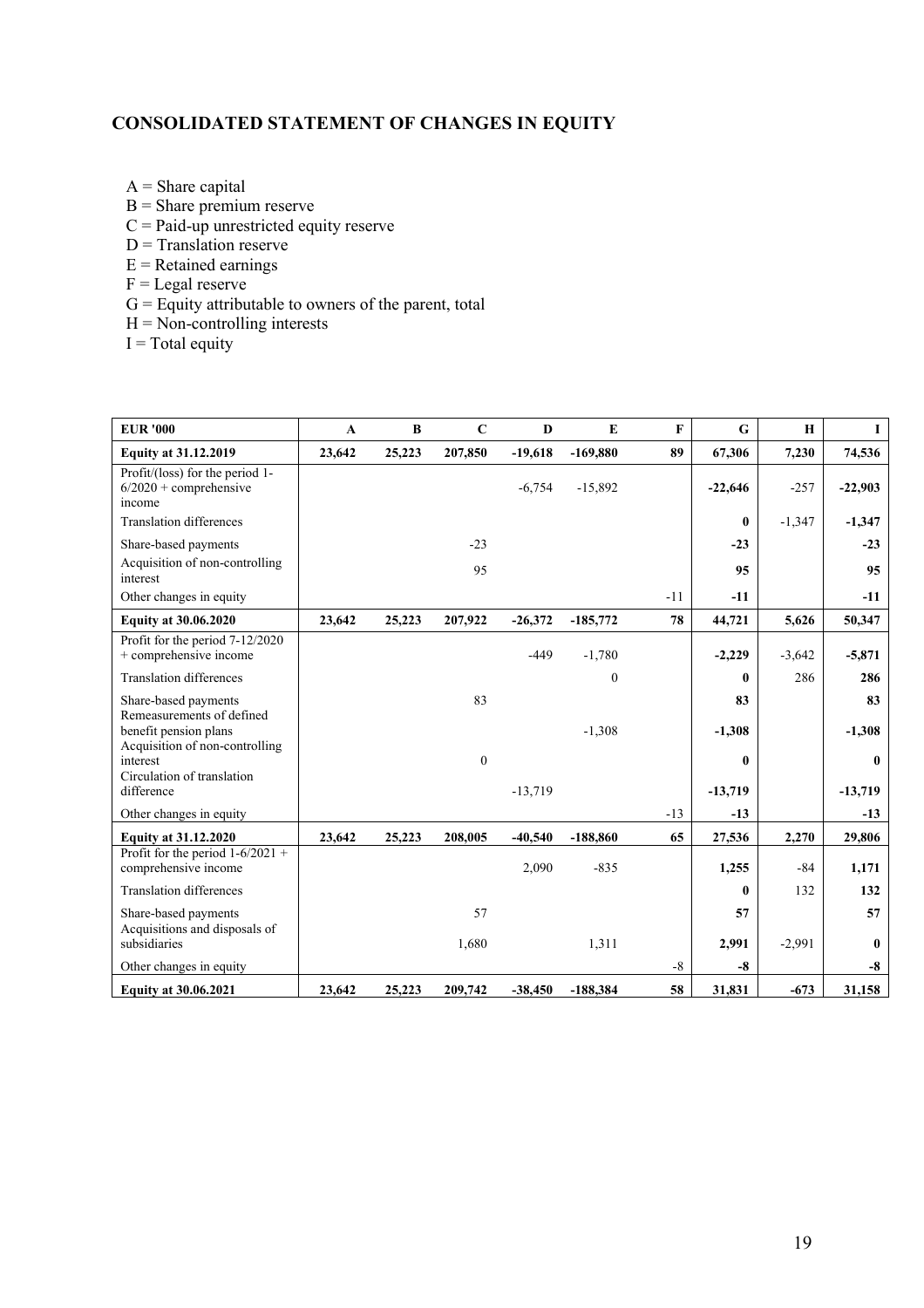## **RELATED PARTY TRANSACTIONS DURING THE REVIEW PERIOD**

| ELIR '000                                              |  |  |
|--------------------------------------------------------|--|--|
|                                                        |  |  |
| Sales to other related parties                         |  |  |
| Financing expense to other related parties             |  |  |
|                                                        |  |  |
| Trade and other receivables from other related parties |  |  |
| Loan payables to other related parties                 |  |  |

## **FINANCIAL INDICATORS**

| Return on equity, % p.a.           | $-51.7\%$ |  |
|------------------------------------|-----------|--|
| Return on capital employed, % p.a. |           |  |
| quity ratio, %                     | $25.7\%$  |  |
| Gearing, %                         |           |  |
| Personnel at the end of the period |           |  |

## **EXCHANGE RATES**

The balance sheet date rate is based on exchange rate published by the European Central Bank for the closing date. The average exchange rate is calculated as an average of daily rates from the European Central Bank during the year.

The key exchange rates applied in the accounts:

Average rates

|     | H1/21   | H1/20   | <b>FY2020</b> |
|-----|---------|---------|---------------|
| TRY | 9.5226  | 7.1492  | 8.0547        |
| HSD | 1.2053  | 1.1020  | 1.1422        |
| ZAR | 17.5244 | 18.3112 | 18.7655       |

Balance sheet rates

|            | 30.6.2021 | 30.6.2020 | 31.12.2020 |
|------------|-----------|-----------|------------|
| TRY        | 10.3210   | 7.6761    | 9.1131     |
| HSD        | 1.1884    | 1.1198    | 1.2271     |
| <b>ZAR</b> | 17.0114   | 19.4425   | 18.0219    |

## **FORMULAS FOR FINANCIAL INDICATORS**

Financial ratios and indicators have been calculated with the same principles as applied in the 2020 financial statements. These principles are presented below.

Return on equity,  $\%$  = Profit for the period / Total equity (average for the period)  $*$  100

Return on capital employed,  $\%$  = (Profit before taxes + financing expenses) / (Total assets - interestfree liabilities) average \* 100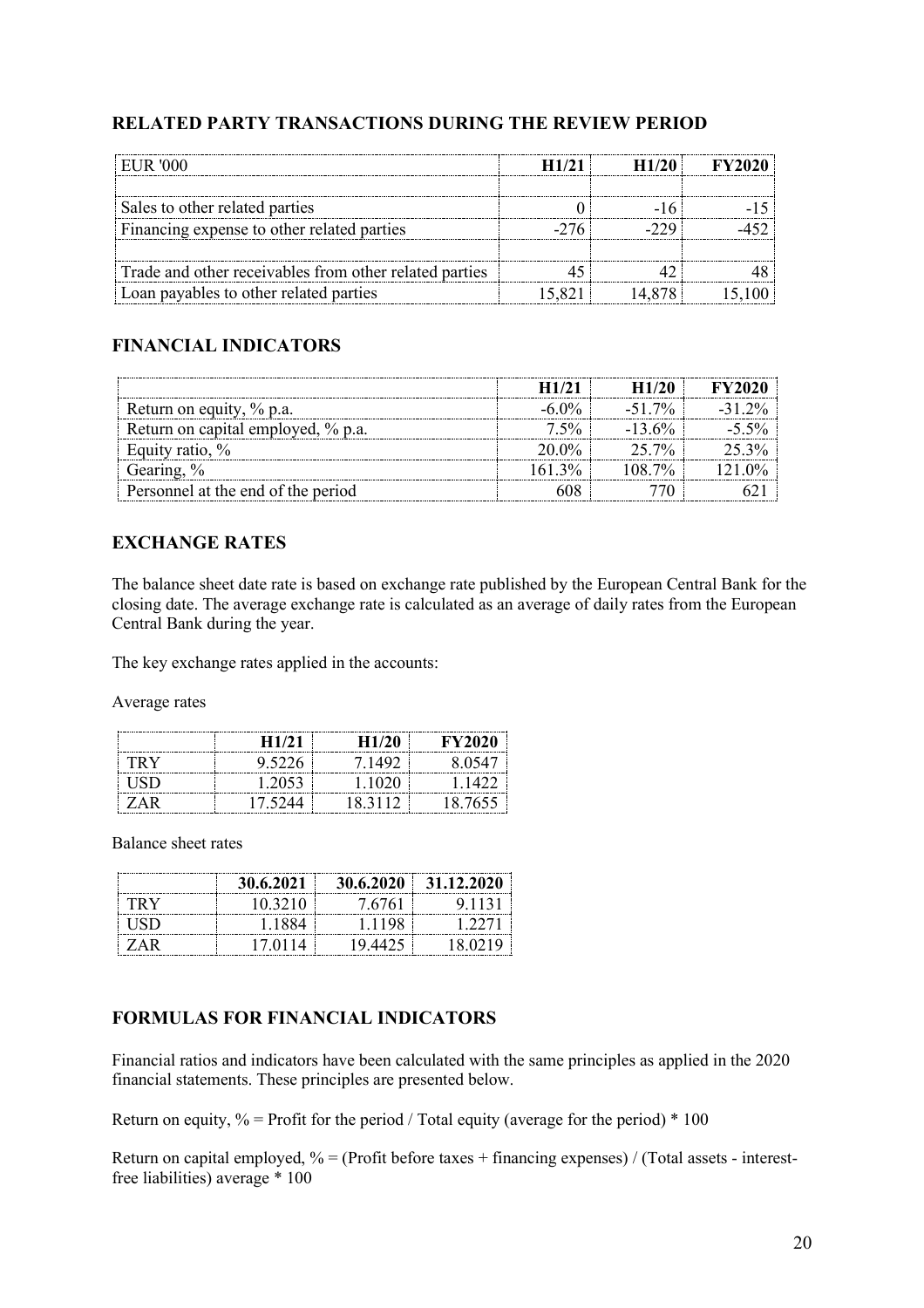Equity ratio,  $\%$  = Total equity / (Total assets - prepayments received) \* 100

Gearing,  $\%$  = (Interest-bearing debt - liquid funds) / Total equity  $*$  100

Net interest-bearing debt = Interest-bearing debt - liquid funds

Earnings per share, basic, EUR = Profit attributable to owners of the parent company / Average number of shares during the period

Earnings per share, diluted,  $EUR = Profit$  attributable to owners of the parent company / Average number of shares during the period, diluted

Operating profit (EBIT) = Operating profit is the net of revenue plus other operating income, plus gain/loss on finished goods inventory change, minus employee benefits expense, minus depreciation, amortisation and impairment and minus other operating expense. Foreign exchange gains or losses are included in operating profit when generated from ordinary activities. Exchange gains or losses related to financing activities are recognised as financial income or expense.

Earnings before interest, taxes, depreciation and amortisation (EBITDA) = Operating profit + depreciation + amortisation + impairment losses

## **ACCOUNTING POLICIES**

This Interim Report is prepared in accordance with IAS 34 'Interim Financial Reporting' and should be read in conjunction with Afarak's financial statements for 2020. Afarak has applied the same accounting principles in the preparation of this Interim Report as in its financial statements for 2020, except for the adoption of new standards and interpretations that become effective in 2021. The changes did not have material impact on the Interim Report.

The preparation of the Interim Report in accordance with IFRS requires management to make estimates and assumptions that affect the valuation of the reported assets and liabilities and other information, such as contingent liabilities and the recognition of income and expenses in the income statement. Although the estimates are based on the management's best knowledge of current events and actions, actual results may differ from the estimates.

The figures in the tables have been rounded off, which must be considered when calculating totals. Average exchange rates for the period have been used for income statement conversions, and periodend exchange rates for balance sheet.

The Interim Report data are unaudited.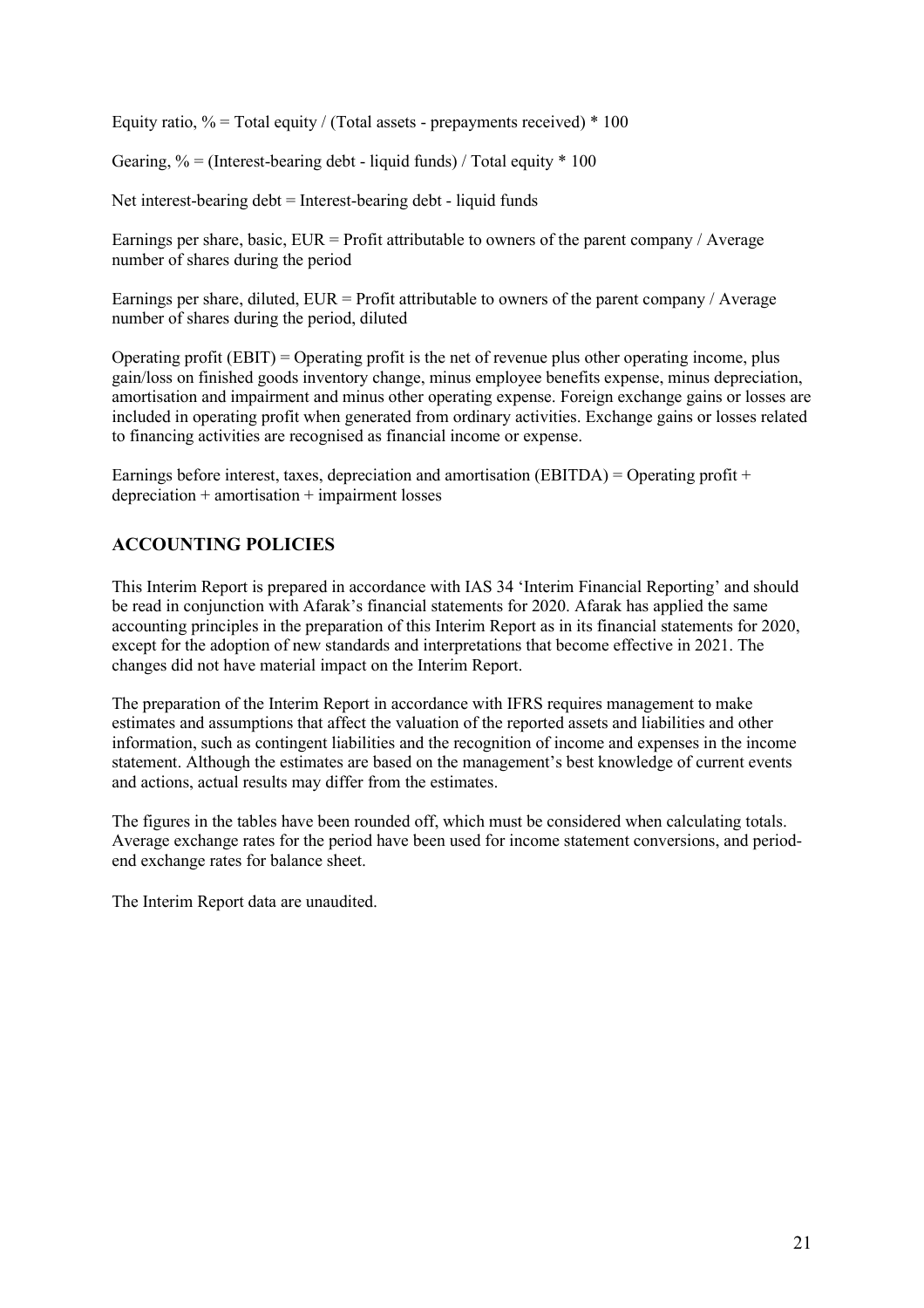## **SHARE-RELATED KEY FIGURES**

|                                  |               | H1/21  | H1/20   | <b>FY2020</b> |
|----------------------------------|---------------|--------|---------|---------------|
| <b>Share price</b>               |               |        |         |               |
| development in London            |               |        |         |               |
| <b>Stock Exchange</b>            |               |        |         |               |
| Average share price*             | <b>EUR</b>    | 0.23   | 0.38    | 0.32          |
|                                  | <b>GBP</b>    | 0.20   | 0.33    | 0.28          |
| Lowest share price*              | <b>EUR</b>    | 0.06   | 0.29    | 0.06          |
|                                  | <b>GBP</b>    | 0.05   | 0.25    | 0.05          |
| Highest share price*             | <b>EUR</b>    | 0.23   | 0.86    | 0.84          |
|                                  | <b>GBP</b>    | 0.20   | 0.75    | 0.75          |
| Share price at the end of        |               |        |         |               |
| the period**                     | <b>EUR</b>    | 0.23   | 0.33    | 0.22          |
|                                  | <b>GBP</b>    | 0.20   | 0.30    | 0.20          |
| Market capitalisation at         | <b>EUR</b>    |        |         |               |
| the end of the period**          | million       | 58.7   | 82.9    | 56.1          |
|                                  | <b>GBP</b>    |        |         |               |
|                                  | million       | 50.4   | 75.6    | 50.4          |
| <b>Share trading development</b> |               |        |         |               |
|                                  | thousand      |        |         |               |
| Share turnover                   | shares        | 676    | 24      | 334           |
|                                  | <b>EUR</b>    |        |         |               |
| Share turnover                   | thousand      | 149    | 12      | 96            |
|                                  | <b>GBP</b>    |        |         |               |
| Share turnover                   | thousand      | 129    | 11      | 85            |
| Share turnover                   | $\frac{0}{0}$ | 0.3%   | $0.0\%$ | $0.1 \%$      |
|                                  |               |        |         |               |
| <b>Share price</b>               |               |        |         |               |
| development in                   |               |        |         |               |
| <b>NASDAQ Helsinki</b>           |               |        |         |               |
| Average share price              | <b>EUR</b>    | 0.23   | 0.41    | 0.33          |
| Lowest share price               | <b>EUR</b>    | 0.20   | 0.21    | 0.15          |
| Highest share price              | <b>EUR</b>    | 0.32   | 0.98    | 0.98          |
| Share price at the end of        |               |        |         |               |
| the period                       | <b>EUR</b>    | 0.20   | 0.34    | 0.23          |
| Market capitalisation at         | <b>EUR</b>    |        |         |               |
| the end of the period            | million       | 51.4   | 85.7    | 57.0          |
| <b>Share trading</b>             |               |        |         |               |
| development                      |               |        |         |               |
|                                  | thousand      |        |         |               |
| Share turnover                   | shares        | 15,860 | 27,377  | 47,131        |
|                                  | <b>EUR</b>    |        |         |               |
| Share turnover                   | thousand      | 3,692  | 11,154  | 15,687        |
| Share turnover                   | $\frac{0}{0}$ | 6.3%   | 10.9%   | 18.7%         |

\* Share prices have been calculated on the average EUR/GBP exchange rate published by Bank of Finland.

\*\* Share price and market capitalisation at the end of the period have been calculated on the EUR/GBP exchange rate published by Bank of Finland at the end of the period.

Formulas for share-related key indicators